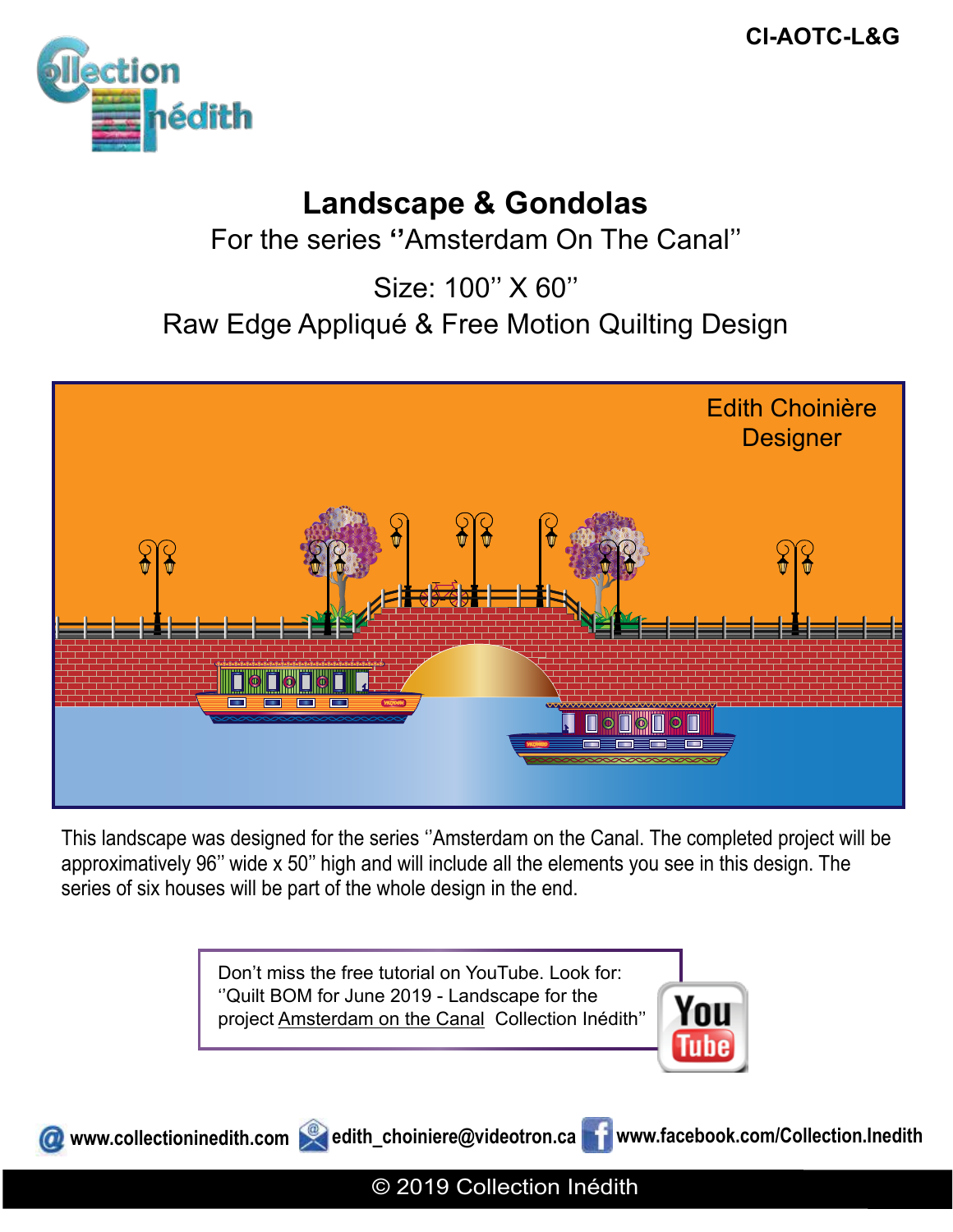







### **Landscape & Gondolas**

For the series **''**Amsterdam On The Canal''

Raw Edge Appliqué & Free Motion Quilting Design Size: 100'' X 60''

Graphic illustrations pictures and page set up by Édith Choinière



Email: edith\_choiniere@videotron.ca Facebook: www.facebook.com/Collection.Inedith Web site: www.collectioninedith.com YouTube Channel: Collection Inedith Instagram: collection\_inedith

© 2019 Collection Inédith

All rights reserved

No part of this publication may be reproduced or transmitted by any means, electronic, mechanical, photocopying or otherwise, without the prior permission of the author.

| Table of contents                  | Pages |
|------------------------------------|-------|
| Background (sky, water & sidewalk) | 2     |
| Gondola Vrijdom (Freedom)          | 3     |
| Gondola Vrijheid (Liberty)         | 17    |
| Trees & grass                      | 31    |
| <b>Streetlights</b>                | 40    |
| Posts for guard rails              | 41    |
| Brick wall & bridge                | 42    |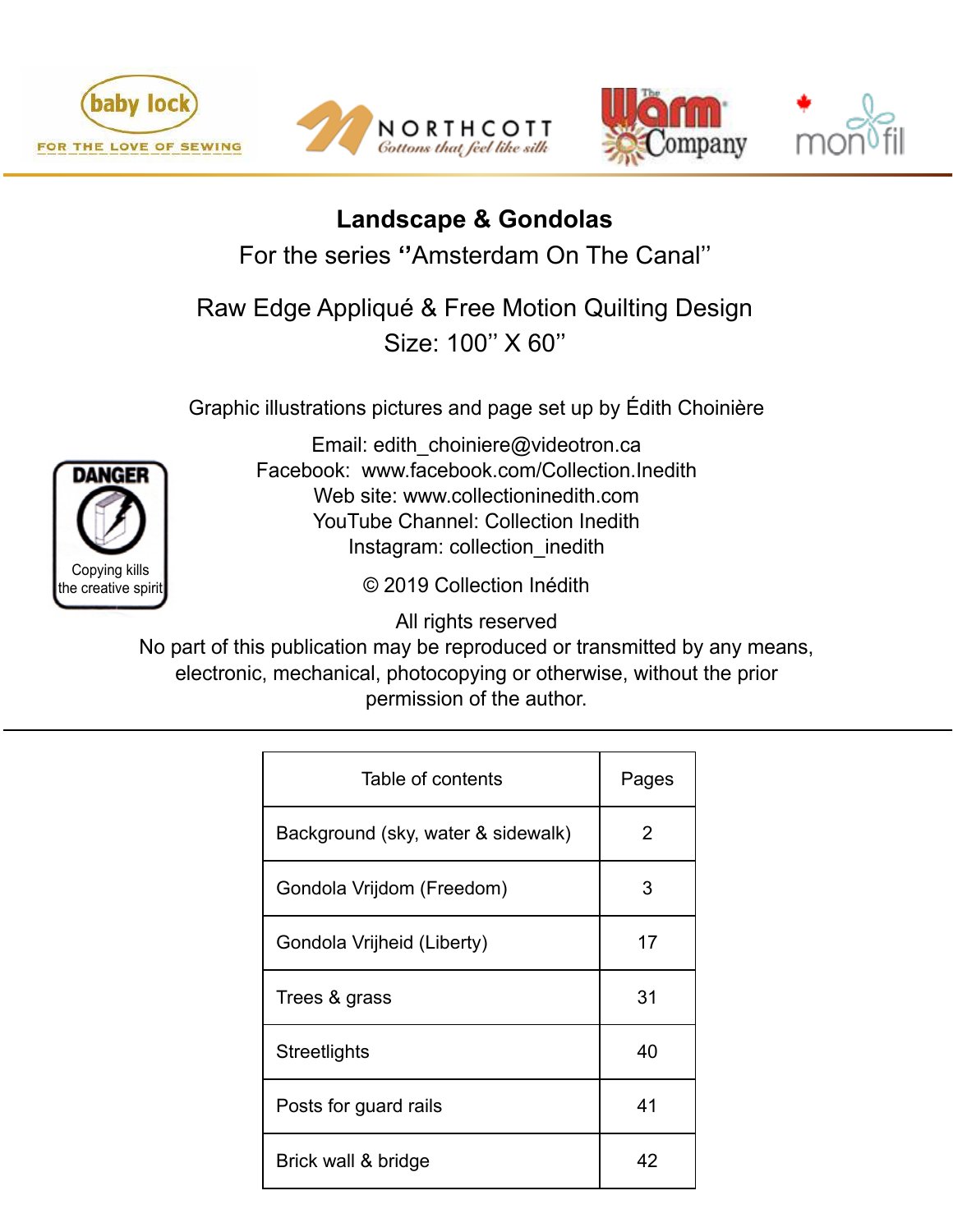### Landscape & Gondolas Raw Edge Appliqué & Free Motion Quilting Design

This pattern is for the landscape as it appears in the wall quilt design ''Amsterdam on the Canal'' but does not includes the houses.

The document contains instructions, templates and the FMQ design for the following designs: the sky and water, trees and grass, brick wall and bridge, streetlights, posts for guard rails and sidewalk.

The FMQ part of this project can be done on a domestic sewing machine or a mid-arm machine. I use my Soprano or my Tiara from Babylock and both do a wonderful job.

The final size of the landscape will be adjusted at the end. But to make sure we cover all of the details, the landscape should be at least 100'' wide x 60'' high. We will get back to the real size when all the houses and landscape are placed against the sky and water background.

If you wish to purchase the pattern for one or more houses but do not want to make the ''Amsterdam on the Canal'' project, they are available on my website: www.collectioninedith.com click on the tab ''Shop for patterns''.

**IMPORTANT**: Do not build the landscape until the last house is ready. Some appliqués must be placed in front or behind another. Here's how the project will be put together:

- 1. Sew the sky and the water together
- 2. Then you will have to place the side walk and the brick wall & bridge
- 3. Place the trees and the grass
- 4. Place houses 3 on the left side of the bridge and place houses 4 on the right side of the bridge
- 5. Place houses 1 and 2 on the left side of house 3 and houses 5 and 6 on the right side of house 4
- 6. Place the streetlights
- 7. Place the posts for the guard rails
- 8. Place both gondolas on the water

#### **Materials required for the landscape**

- 1. To trace the FMQ design and to position the appliqués, you need a lightbox or a glass table top under which you can place a lamp.
- 2. 1.5 meters/yards x 18'' wide *Lite Steam-A-Seam 2* and a roll of 1/4'' of the same product. You can also use any fusible web available in your country as long as it adheres well to the fabric and doesn't shift when you sew.



If it's your first experience working with this product, look for my tutorial on how to work with Lite Steam-A-Seam 2 as well as tips on how to place the appliqués on the background fabric perfectly and in just a few minutes. To find the tutorial on my YouTube Channel, look for:

**Collection Inédith - Steam-A-Seam 2 - Helpful tips**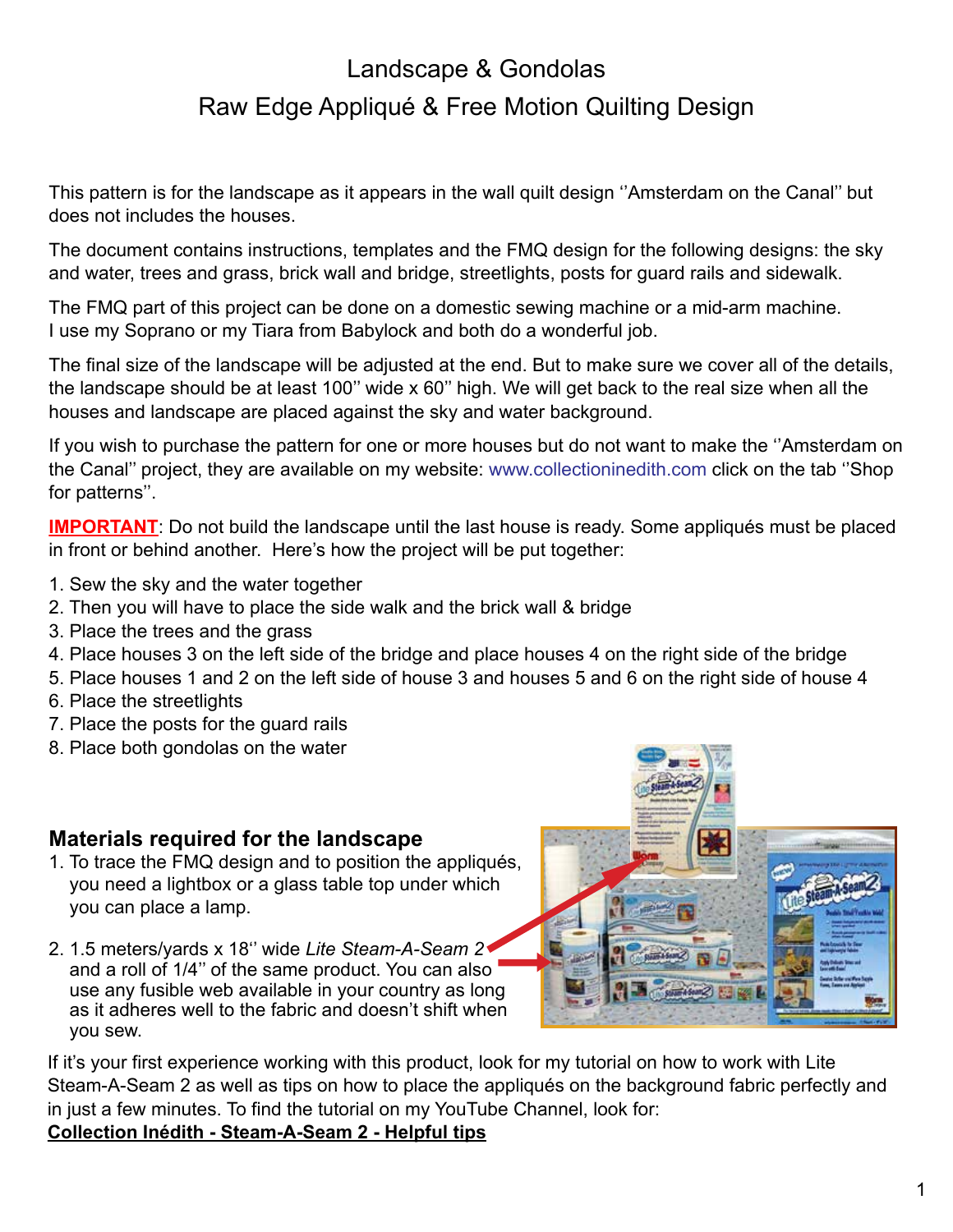### **Fabrics and threads**

Note that Batik fabrics are best for any Raw Edge Appliqué as they fray less.

- 1. The fabric selection will be presented at the beginning of each design.
- 2. For the FMQ part, I will use the SuperB Polyester embroidery thread, 40 weight.

The Selection of thread colors will be given in the last part of the project when I start the FMQ design.

 I will use thread colors that will contrast with the fabric for visual impact. For example, gold threads on purple fabric, red threads on orange fabric, white threads on dark blue fabric etc.

### **Assembling the background & sidewalk**

Assembling the sky and water

- 1. Cut 3 meters/yards of each color by the width of the fabric.
- **Banyan Batik Ketan** 2. Sew them together lengthwise and press open the seam.



### Assembling the sidewalk



- 1. Light blue: cut 2 strips of 44"  $x \frac{1}{2}$ " wide
- 2. Dark blue: cut 2 strips of  $44"$  x  $\frac{1}{2}$ " wide
- 3. Sew together 2 sets of one light blue with one dark blue and press open the seam

These two sets of sidewalk, will be placed on each side of the bridge. Part of the sidewalk will be placed behind the houses foundation.

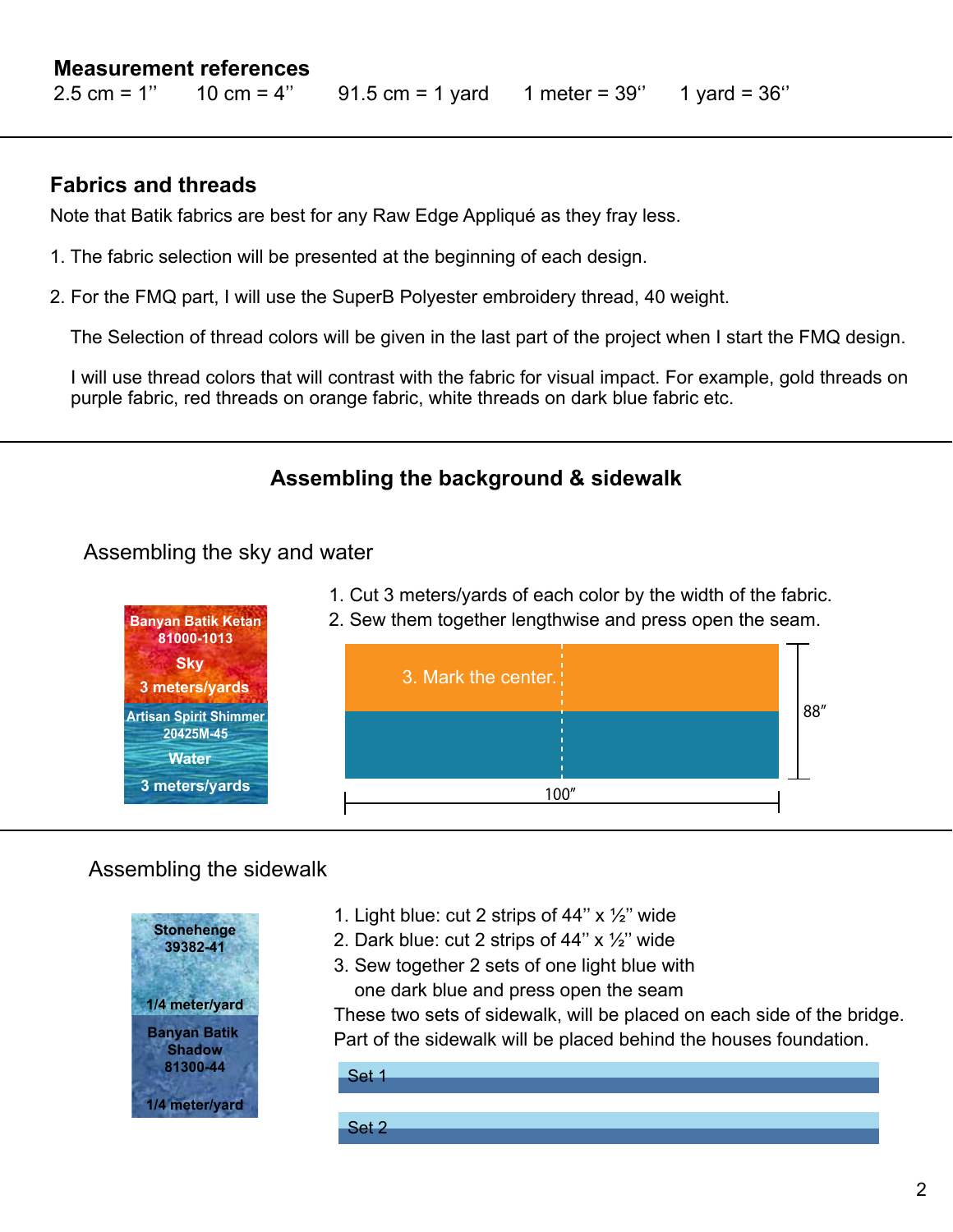Gondola VRIJDOM (Freedom) Gondola VRIJDOM (Freedom) Appliqué instructions Appliqué instructions



- 1. Print quadrants 1 to 3 on pages 5 to 7 and tape them together. These quadrants will be used to positionned the appliqués at 1. Print quadrants 1 to 3 on pages 5 to 7 and tape them together. These quadrants will be used to positionned the appliqués at the right place and quickly. the right place and quickly.
- 2. Print the Appliqué templates on pages 8 to 12 and trace them on Lite Steam-A-Seam 2. 2. Print the Appliqué templates on pages 8 to 12 and trace them on Lite Steam-A-Seam 2.
- 3. Whenever possible, cut out the interior of the Steam-A-Seam that you don't need, but keep between '/4" and 3/4" for the edges on 3. Whenever possible, cut out the interior of the Steam-A-Seam that you don't need, but keep between ¼'' and ¾'' for the edges on all sides. all sides.
- 4. Place the Steam-A-Seam templates on the wrong side of the fabric and press. Then, cut each appliqué individually. 4. Place the Steam-A-Seam templates on the wrong side of the fabric and press. Then, cut each appliqué individually.
- 5. Before you place the appliqués on the background fabric, trace the Free Motion Quilting design on the appliqués. 5. Before you place the appliqués on the background fabric, trace the Free Motion Quilting design on the appliqués. For these instructions, go to page 13. For these instructions, go to page 13.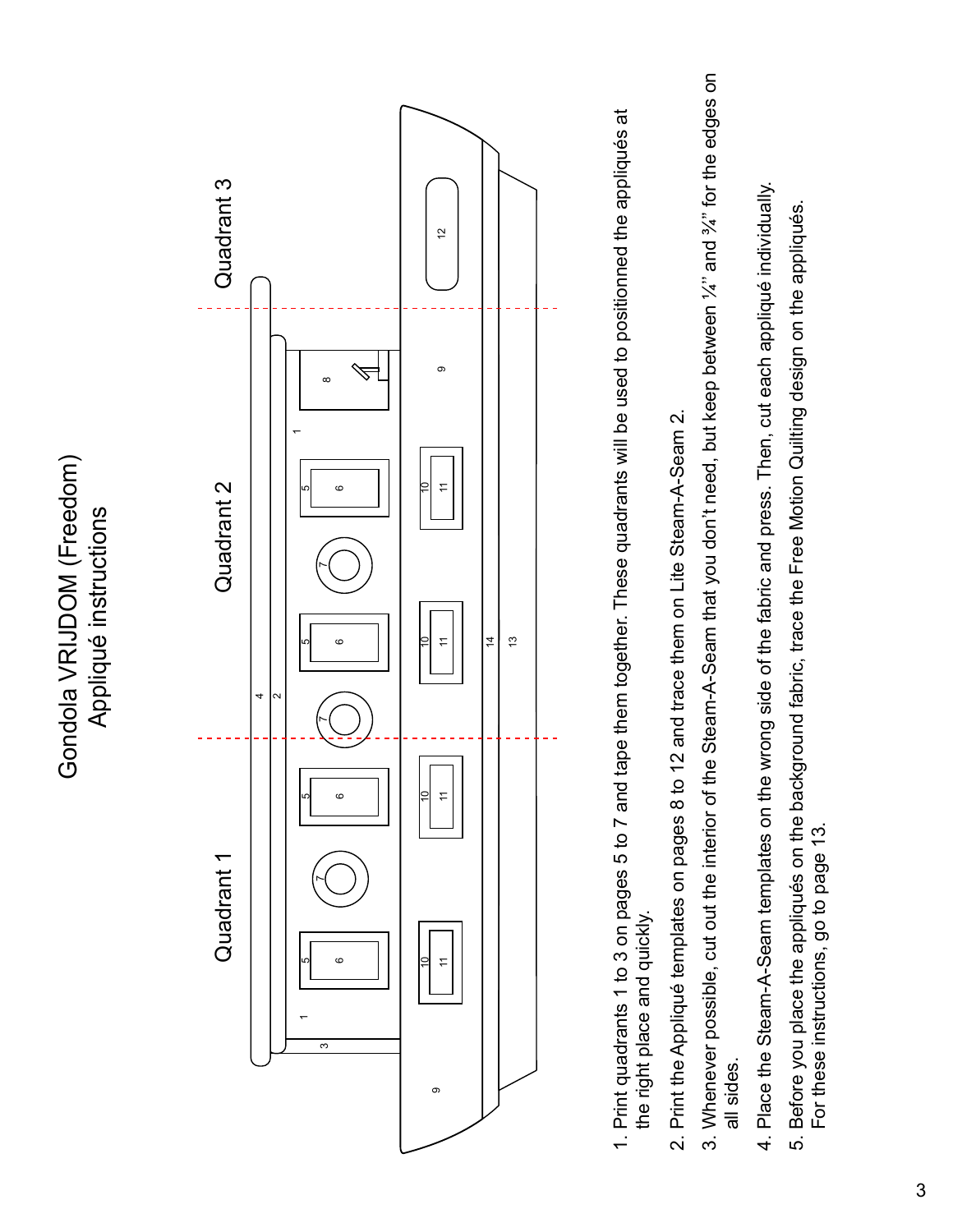Gondola VRIJDOM (Freedom)<br>Fabric selection Gondola VRIJDOM (Freedom) Fabric selection

| <b>Stonehenge</b><br>39302-72   | 1/4 meter/yard<br>Appliqué 1           | <b>Banyan Batik Shadow</b><br>81300-24 | Appliqués 2-3-7-12-14<br>1/4 meter/vard                 |
|---------------------------------|----------------------------------------|----------------------------------------|---------------------------------------------------------|
| Artisan Shimmer<br>20254M-590   | 1/4 meter/yard<br><b>Appliqués 4-9</b> | Simply Neutral White<br>22137-10       | One fat quarter or<br>scraps of fabric<br>Appliqué 10   |
| Banyan Batik Shadow<br>81300-48 | Appliqués 5-11-13<br>1/4 meter/yard    | Banyan Batik Ketan<br>81000-830        | One fat quarter or<br>scraps of fabric<br>Appliqués 6-8 |



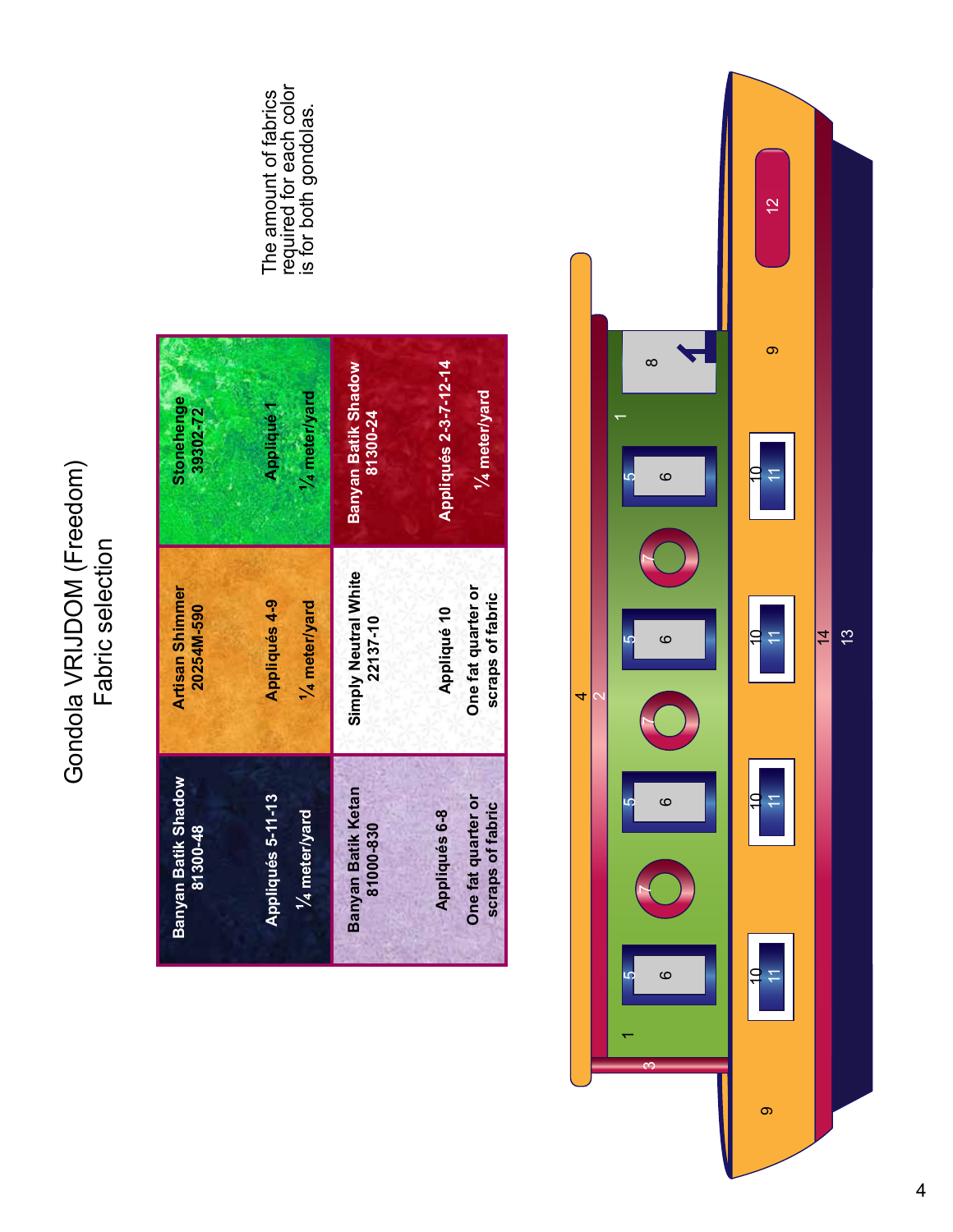## Quandrant 1 Quandrant 1

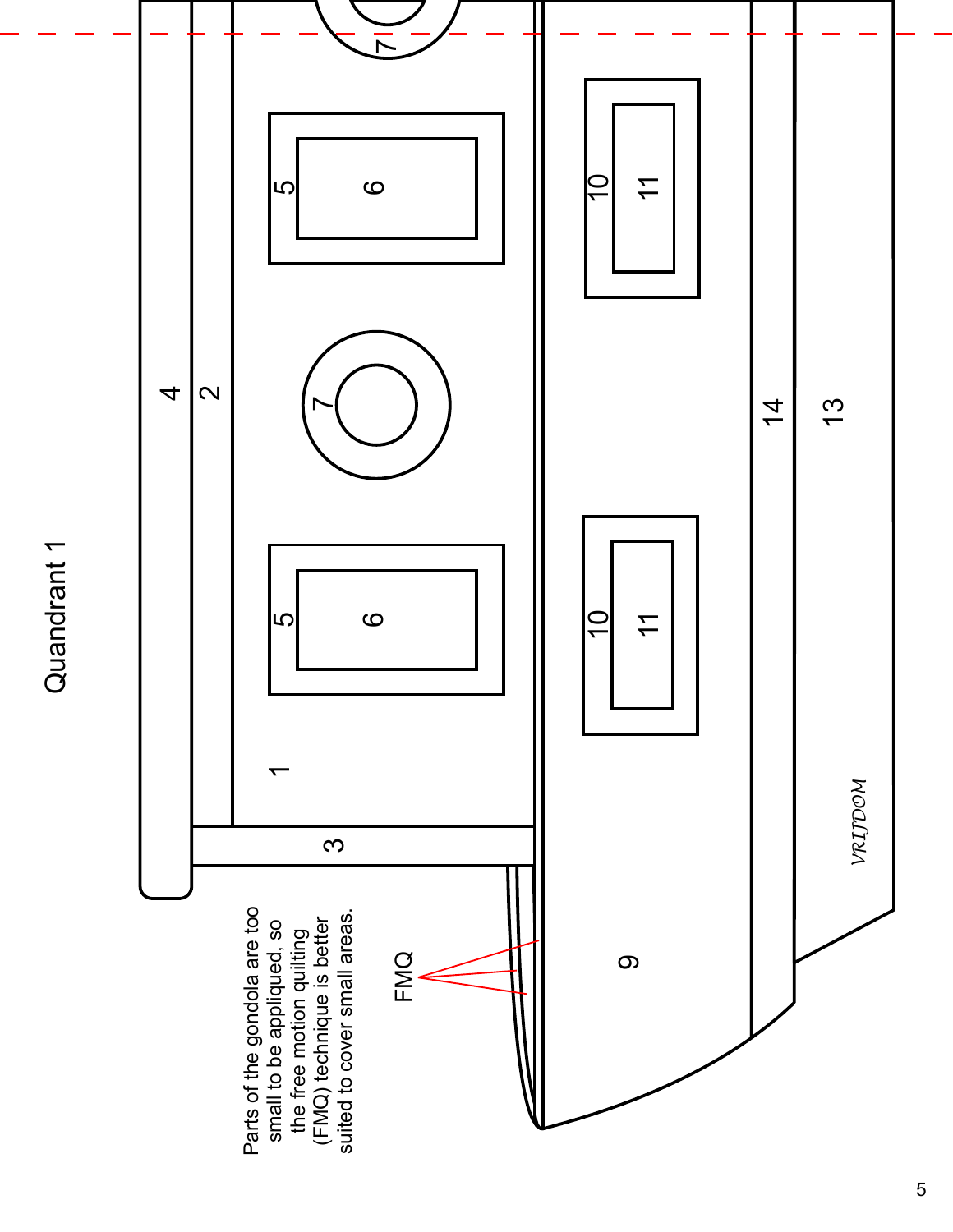

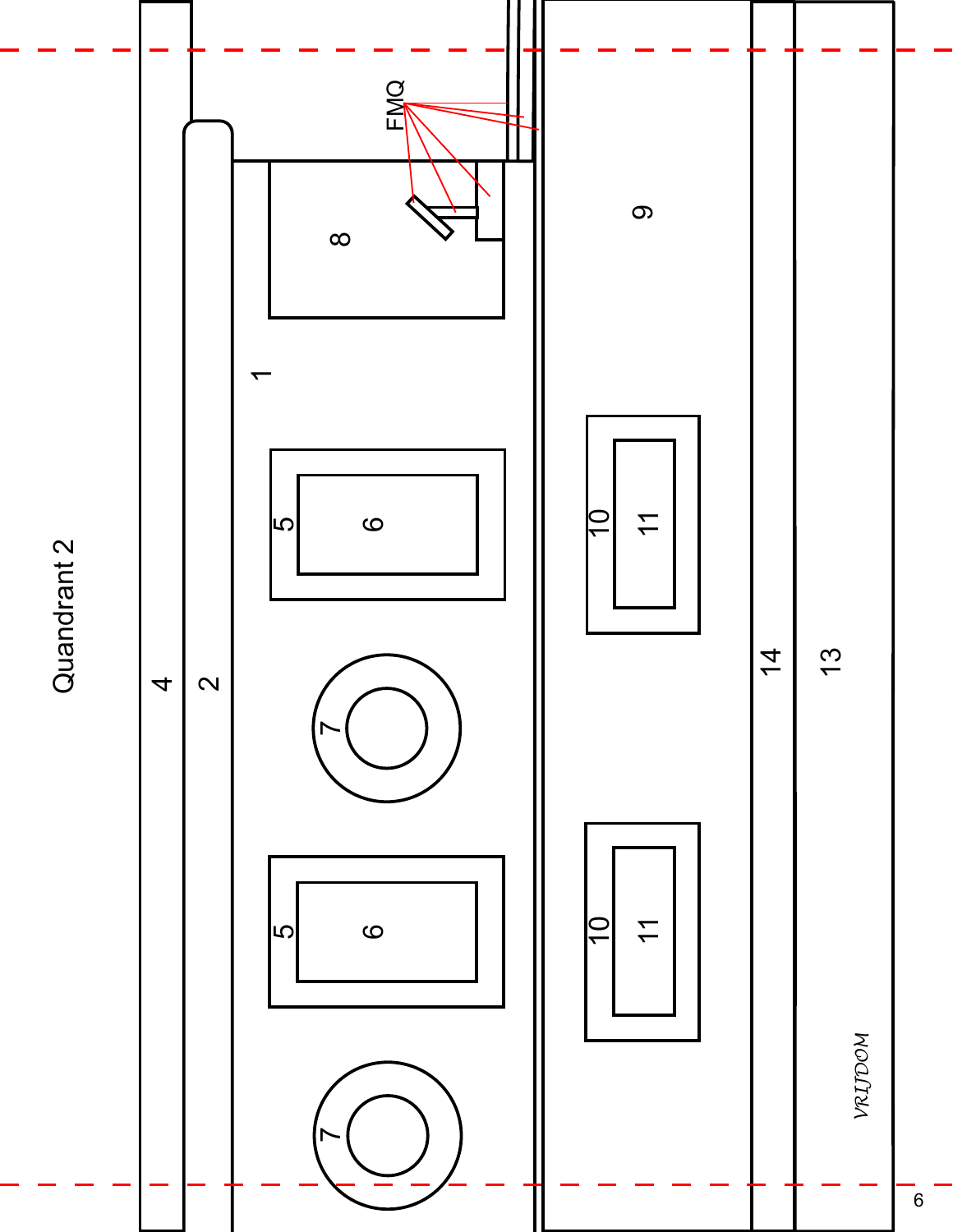# Quandrant 3

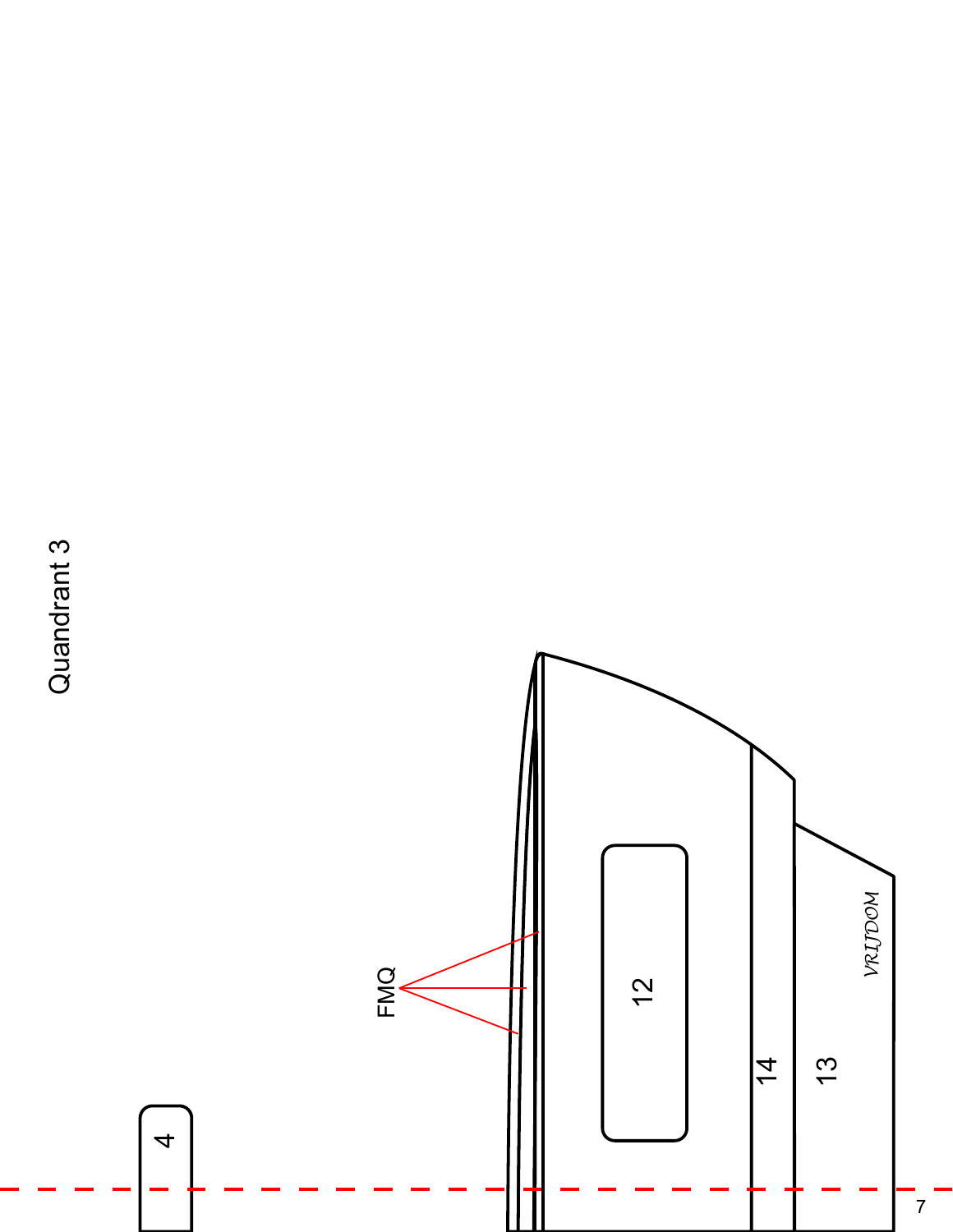# Gondola Vrijdom - Appliqué templates Gondola Vrijdom - Appliqué templates

| 8<br>2a |         | Then, with Scotch Tape, join together the following appliqués templates on the red lines:<br>1. Print the appliqué templates on letter size paper.<br>$4a + 4b$<br>$2a + 2b$ | $14a + 14b + 14c$<br>$13a + 13b + 13c$<br>$1a + 1b$ | 3. Place the Steam-A-Seam templates on the wrong side of the fabric and press.<br>Whenever possible, cut out the interior of the Steam-A-Seam,<br>2. Trace the appliqué templates on Lite Steam-A-Seam 2.<br>but keep between '/4" and '/4" for the edges on all sides.<br>Then, cut each appliqué individually. | NRITDOM | 14a    | 13a<br>VRIJDOM |
|---------|---------|------------------------------------------------------------------------------------------------------------------------------------------------------------------------------|-----------------------------------------------------|------------------------------------------------------------------------------------------------------------------------------------------------------------------------------------------------------------------------------------------------------------------------------------------------------------------|---------|--------|----------------|
|         |         |                                                                                                                                                                              |                                                     |                                                                                                                                                                                                                                                                                                                  |         | VRIDOM |                |
|         | VRIJDOM |                                                                                                                                                                              |                                                     |                                                                                                                                                                                                                                                                                                                  |         |        |                |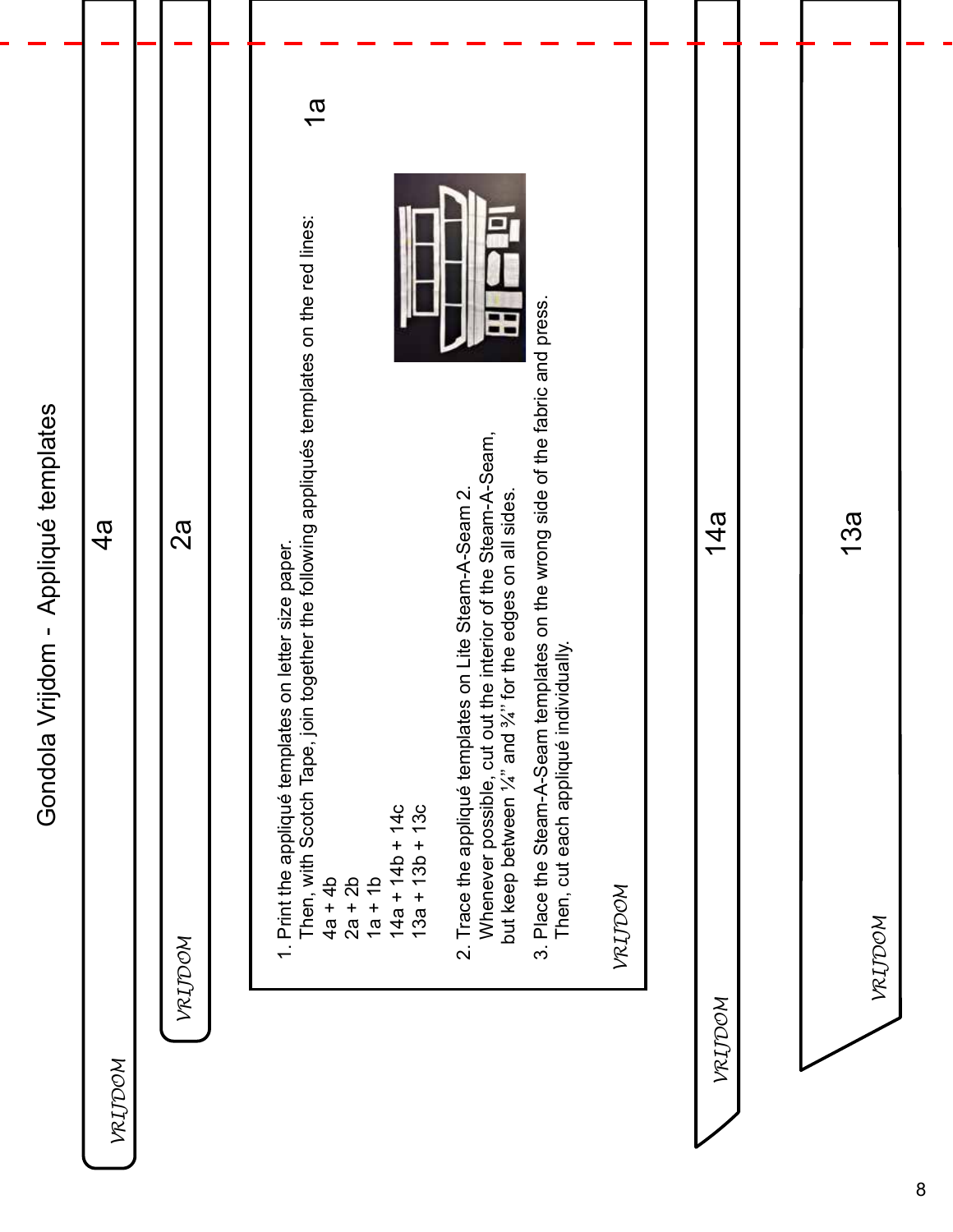|                                               |               |         |                                                                                                                                              | VRIJDOM         | VRIJDOM    |                |
|-----------------------------------------------|---------------|---------|----------------------------------------------------------------------------------------------------------------------------------------------|-----------------|------------|----------------|
| Gondola Vrijdom - Appliqué templates (Cont'd) | VRIJDOM       | VRIJDOM | VRIJDOM                                                                                                                                      |                 |            |                |
|                                               | $\frac{1}{4}$ | ds      | $\frac{1}{\sqrt{2}}$<br>Join together the appliqué templates:<br>$14a + 14b + 14c$<br>$13a + 13b + 13c$<br>$4a + 4b$<br>2a + 2b<br>$1a + 1b$ | 14 <sub>b</sub> | <b>13b</b> |                |
|                                               |               |         |                                                                                                                                              |                 |            | $\overline{9}$ |

 $\overline{\phantom{a}}$ 

 $\overline{\phantom{a}}$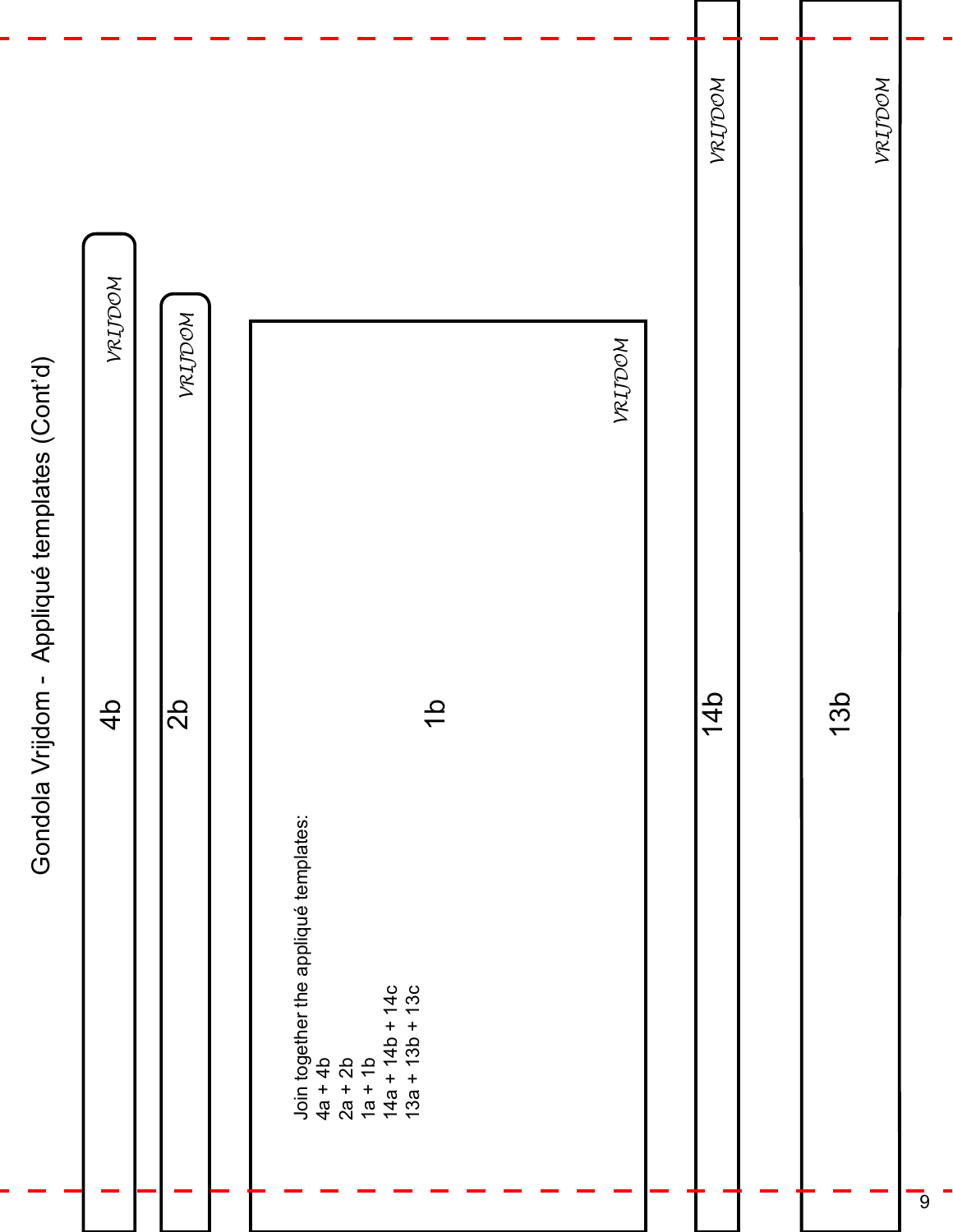

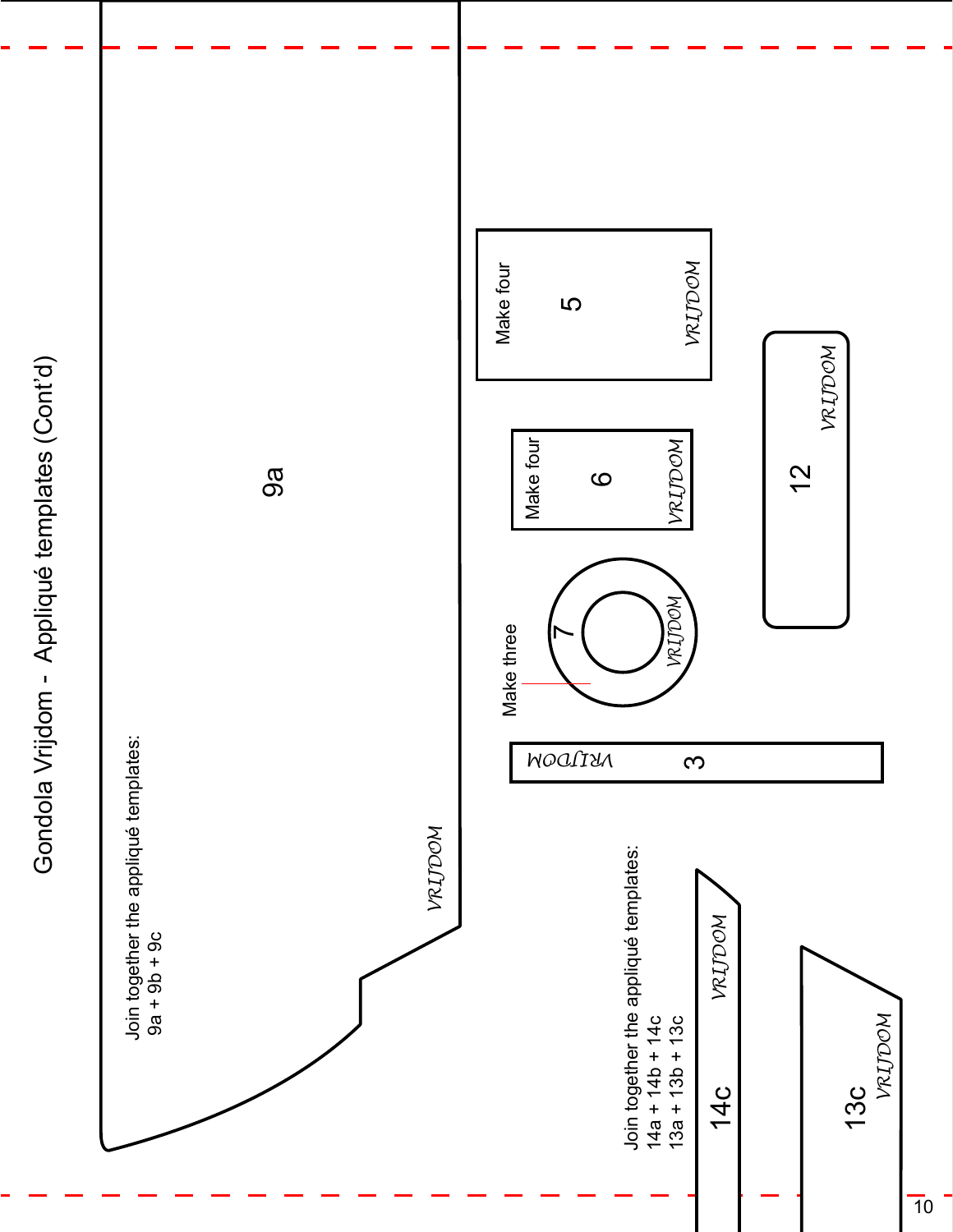|                                                       | do |         | $\overline{0}$<br>NOOLIN<br>Make four<br>$\overline{\mathbf{r}}$<br>NETTOOM<br>Make four |
|-------------------------------------------------------|----|---------|------------------------------------------------------------------------------------------|
| Join together the appliqué templates:<br>9a + 9b + 9c |    | VRIJDOM | VRIJDOM<br>$\infty$                                                                      |

٦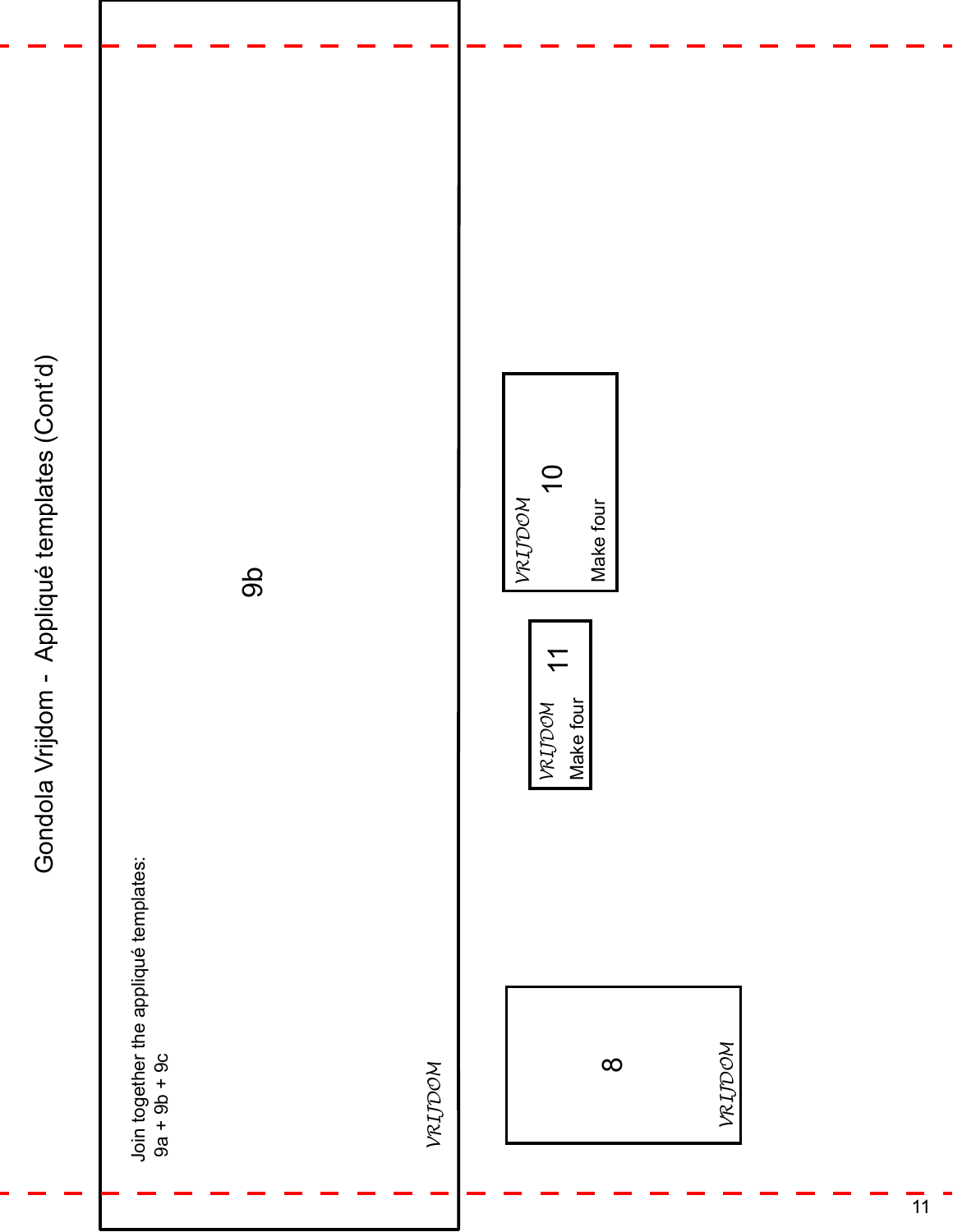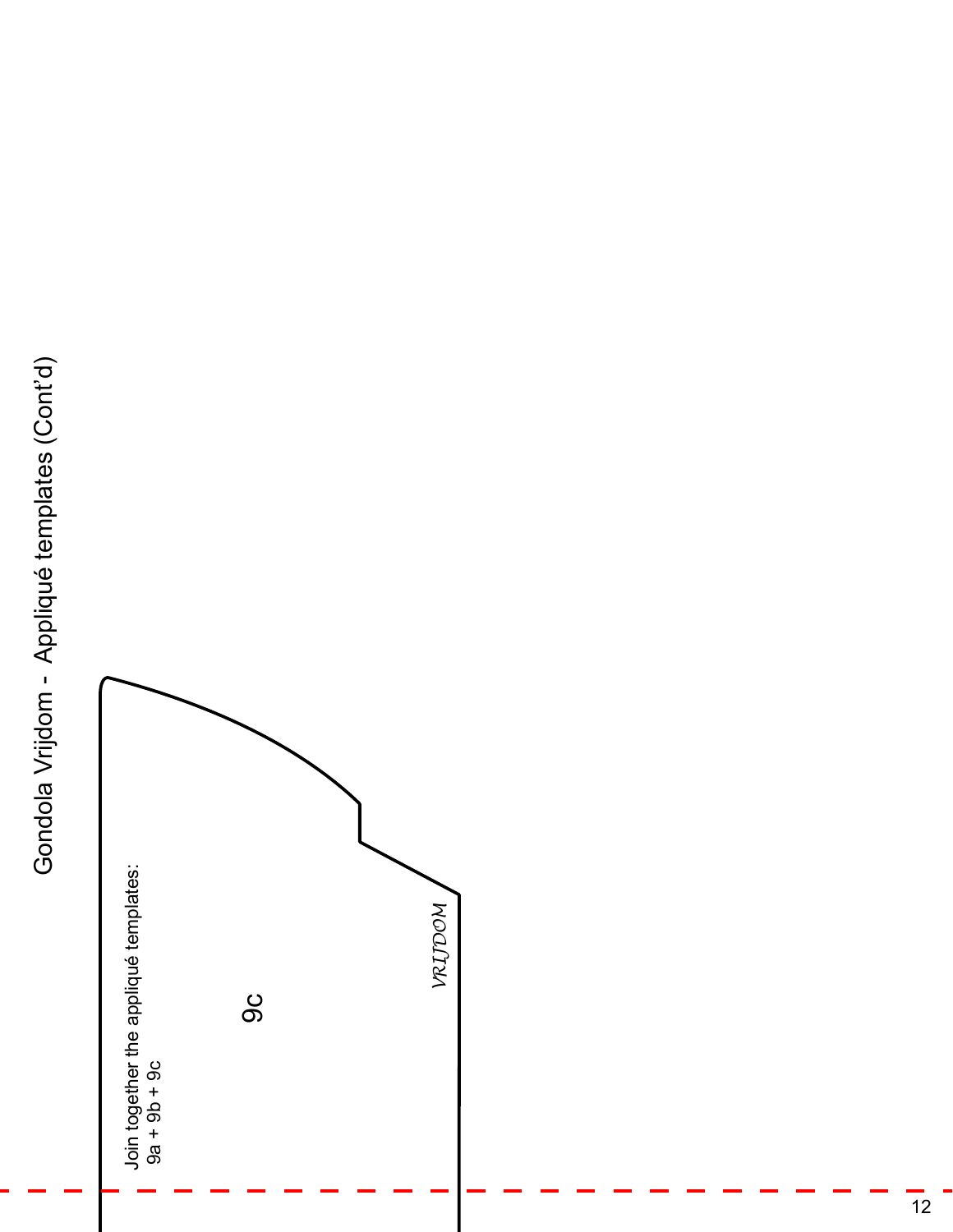### Boat Vrijdom (Freedom) Guide for the Free Motion Quilting design

Print quadrants 4 to 6 on the next pages and tape them together at the red lines to get the full image. Use these quadrants to trace the FMQ design on each appliqué.



The red lines on the gondola above represents the Free Motion Quilting (FMQ) design that you will have to trace on the appliqués. To trace, use a mecanical chalk pencil.

The FMQ design is simple and can be done when all the appliqués are fused to the background. That being said, I suggest that you trace each appliqué before you set them on the background fabric because the project is very large and it might be difficult to do a good job tracing on such a large piece.

To trace, turn on your light box, place the taped quadrants 4 to 6 on top, then place the appliqué on the appropriate design on the paper quadrants and trace the FMQ design you see through the fabric.

You can also do the straight lines without the use of the quadrants.



Here's how it will look with the FMQ design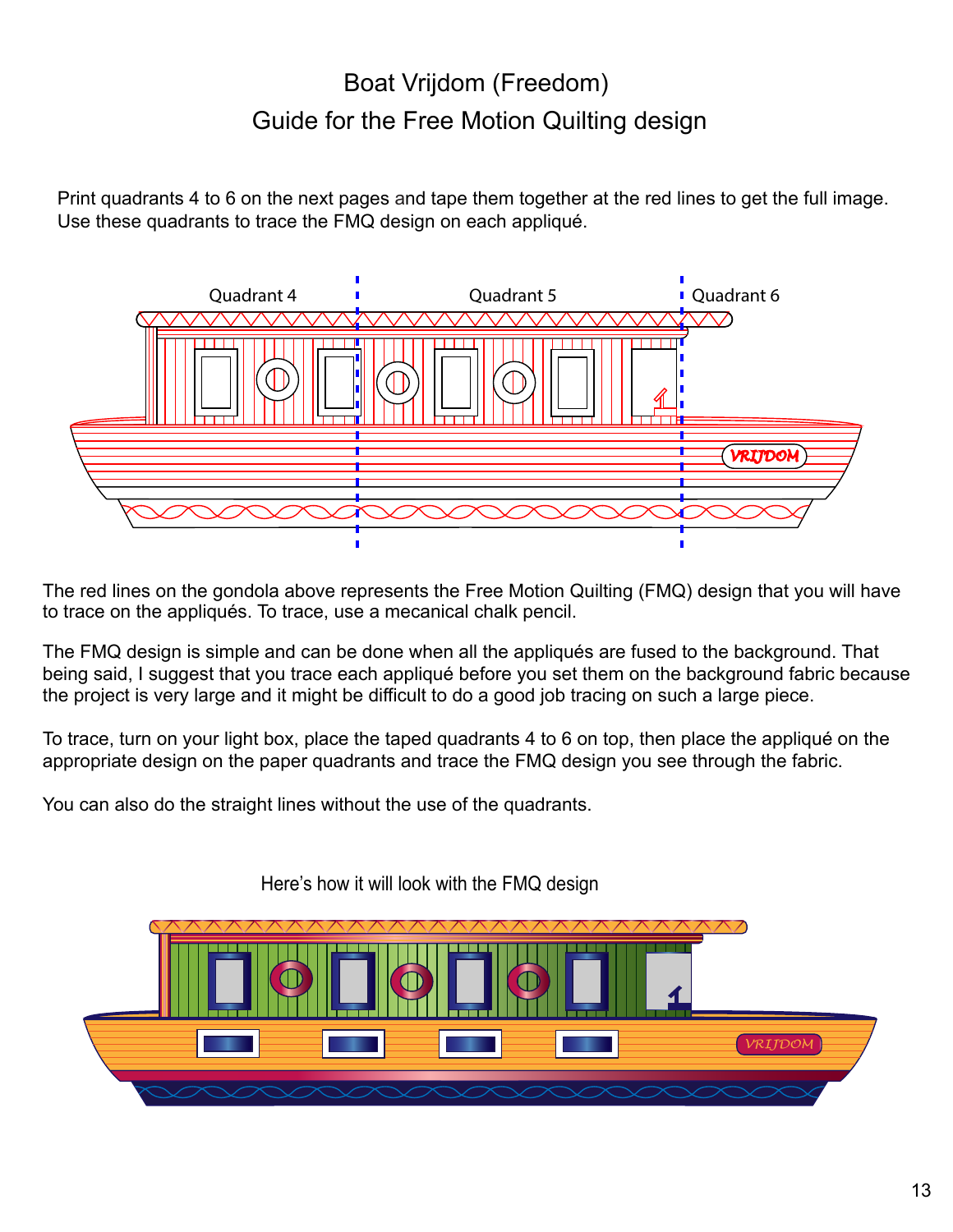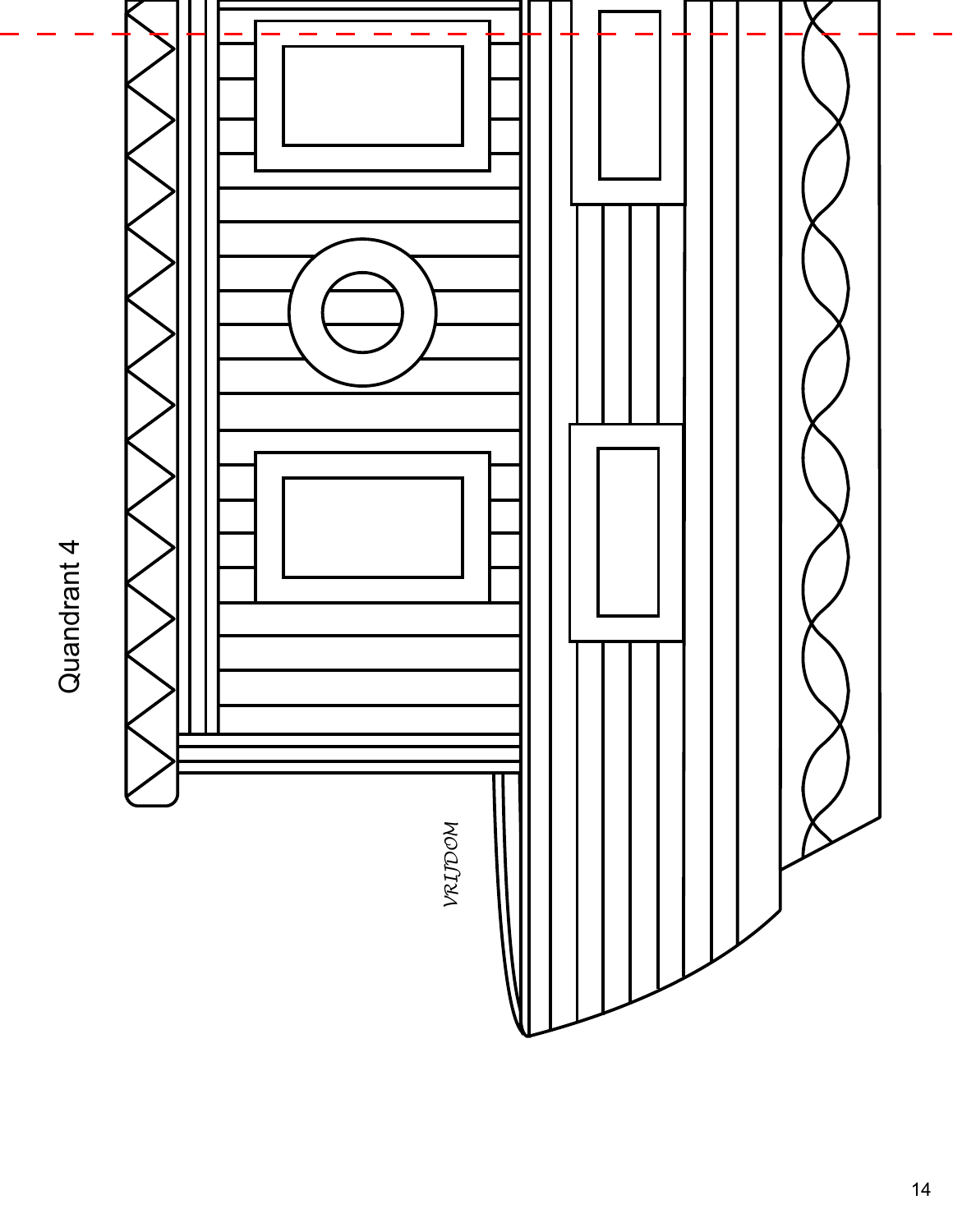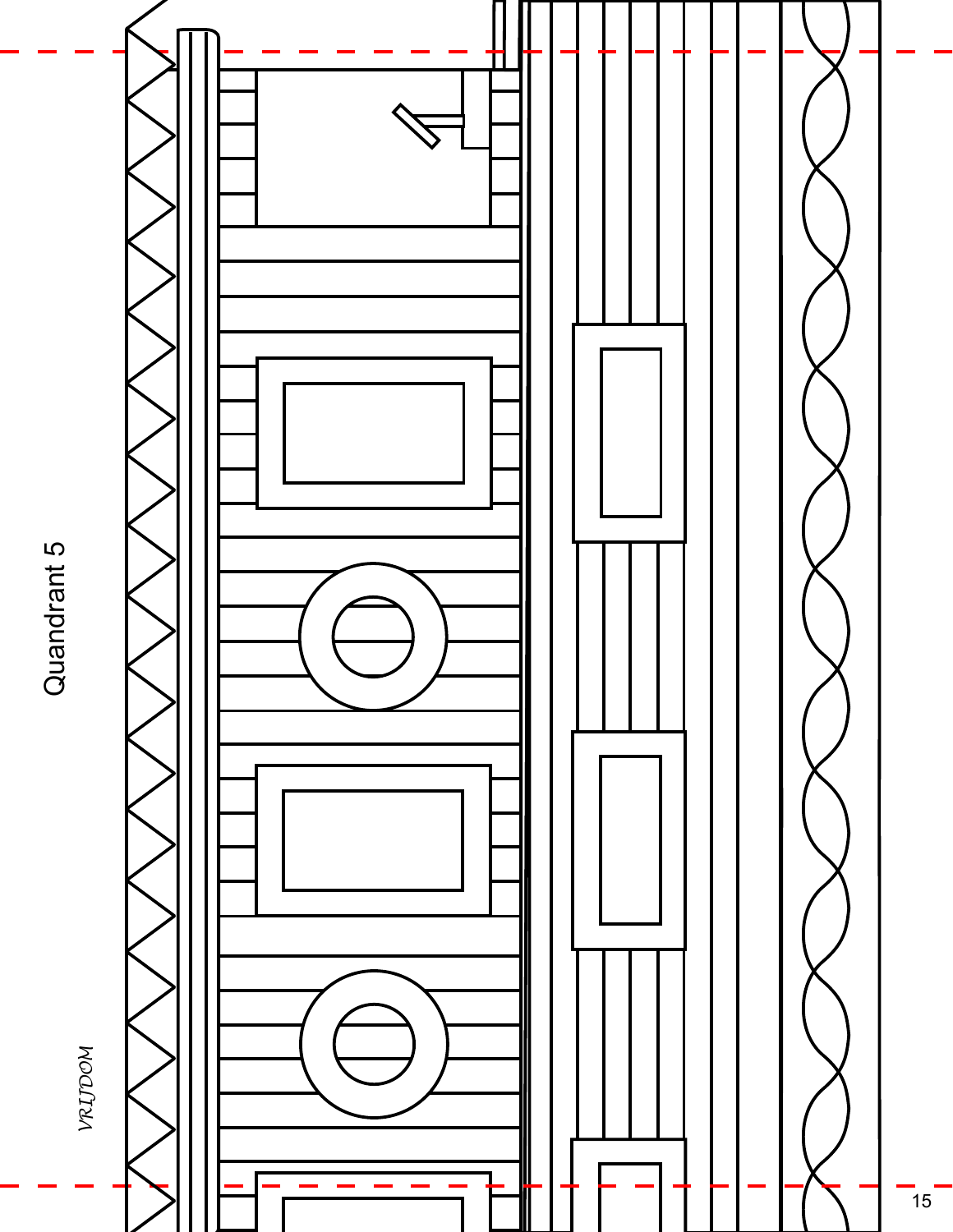## Quandrant 6 Quandrant 6

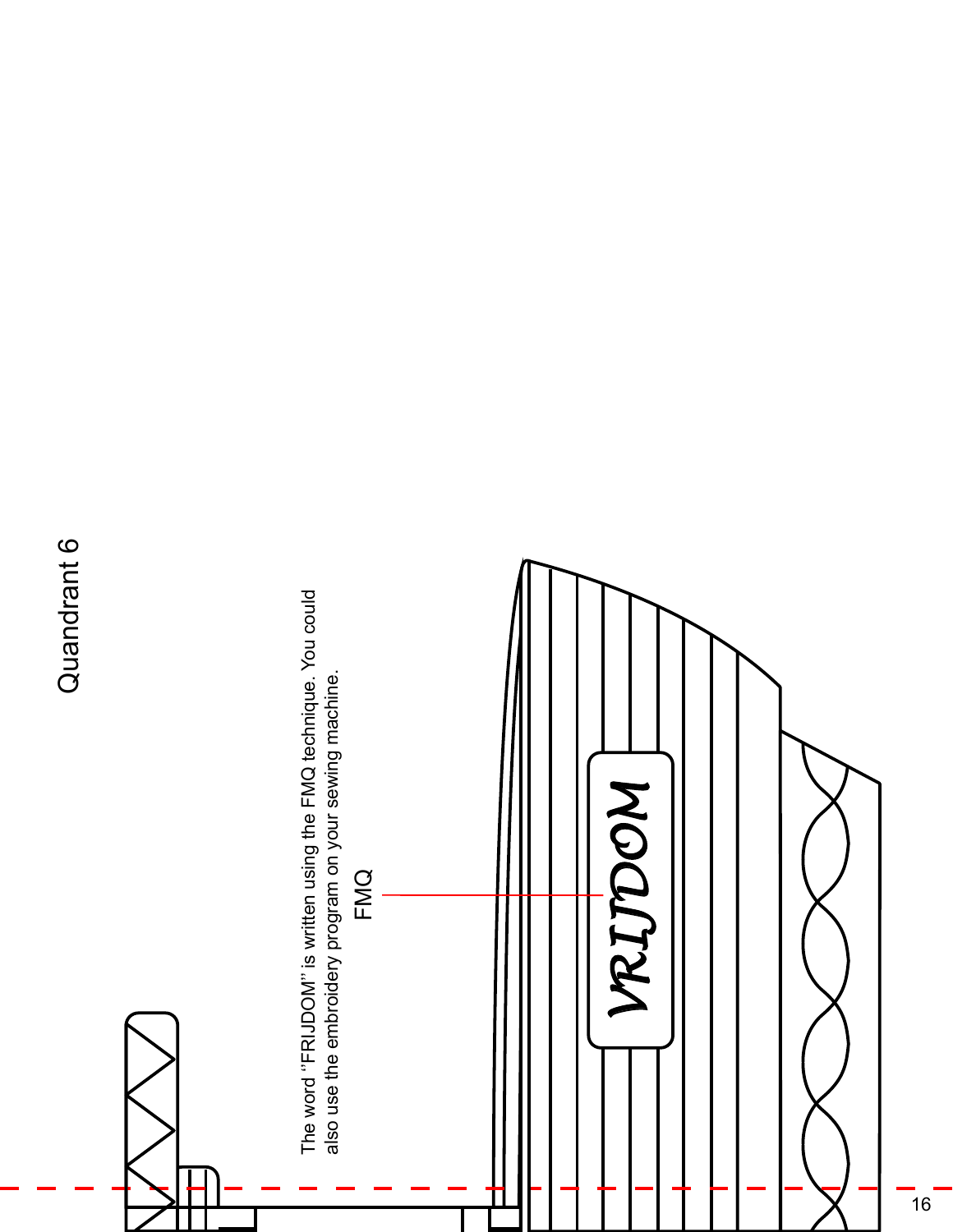Gondola VRIJHEID (Liberty) Gondola VRIJHEID (Liberty) Appliqué instructions Appliqué instructions



- These quadrants will be used to positionned the appliqués at the right place and quickly. These quadrants will be used to positionned the appliqués at the right place and quickly. 1. Print quadrants 7 to 9 on letter size paper on pages 19 to 21 and tape them together. 1. Print quadrants 7 to 9 on letter size paper on pages 19 to 21 and tape them together.
- 2. Print the Appliqué templates on pages 22 to 26 and trace them on Lite Steam-A-Seam 2. 2. Print the Appliqué templates on pages 22 to 26 and trace them on Lite Steam-A-Seam 2.
- 3. Whenever possible, cut out the interior of the Steam-A-Seam that you don't need, but keep between '/4" and 3/4" for the edges on 3. Whenever possible, cut out the interior of the Steam-A-Seam that you don't need, but keep between ¼'' and ¾'' for the edges on all sides. all sides.
- 4. Place the Steam-A-Seam templates on the wrong side of the fabric and press. Then, cut each appliqué individually. 4. Place the Steam-A-Seam templates on the wrong side of the fabric and press. Then, cut each appliqué individually.
- 5. Before you place the appliqués on the background fabric, trace the Free Motion Quilting design on the appliqués. 5. Before you place the appliqués on the background fabric, trace the Free Motion Quilting design on the appliqués.<br>For these instructions, go to page 27. For these instructions, go to page 27.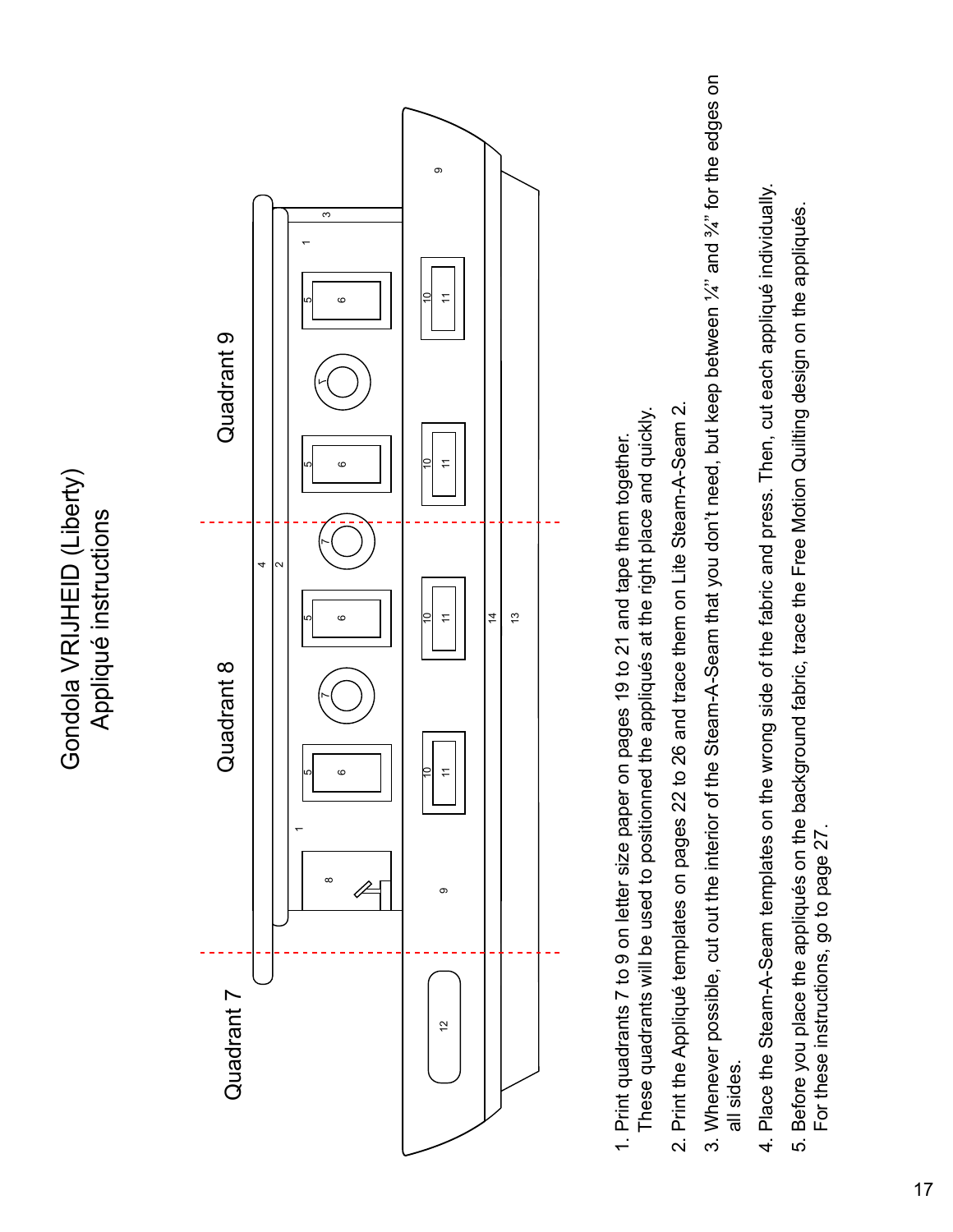## Gondola VRIJHEID (Liberty)<br>Fabric selections Gondola VRIJHEID (Liberty) Fabric selections

| Stonehenge<br>39302-72               | <b>Appliqués 7-13</b> | Banyan Batik Shadow<br>81300-24  | <b>Appliqués 1-12</b> |
|--------------------------------------|-----------------------|----------------------------------|-----------------------|
| <b>Artisan Shimmer</b><br>20254M-590 | Appliqués 2-3-14      | Simply Neutral White<br>22137-10 | Appliqué 5-10         |
| Banyan Batik Shadow<br>81300-48      | Appliqués 4-9         | Banyan Batik Ketan<br>81000-830  | Appliqués 6-8-11      |

The amount of fabrics required for each color is for both gondolas.

The amount of fabrics<br>required for each color<br>is for both gondolas.

4 U  $\overline{\phantom{0}}$ ო  $\overline{\phantom{0}}$  $\infty$  $\sim$  $\overline{\phantom{a}}$ 12 ഗ  $\circ$ Ю  $\circ$ ഗ  $\circ$ ιΩ  $\circ$ ග 10  $\overline{1}$ 우 드 위 17 10  $\overline{1}$ ග  $\frac{4}{1}$ 13 12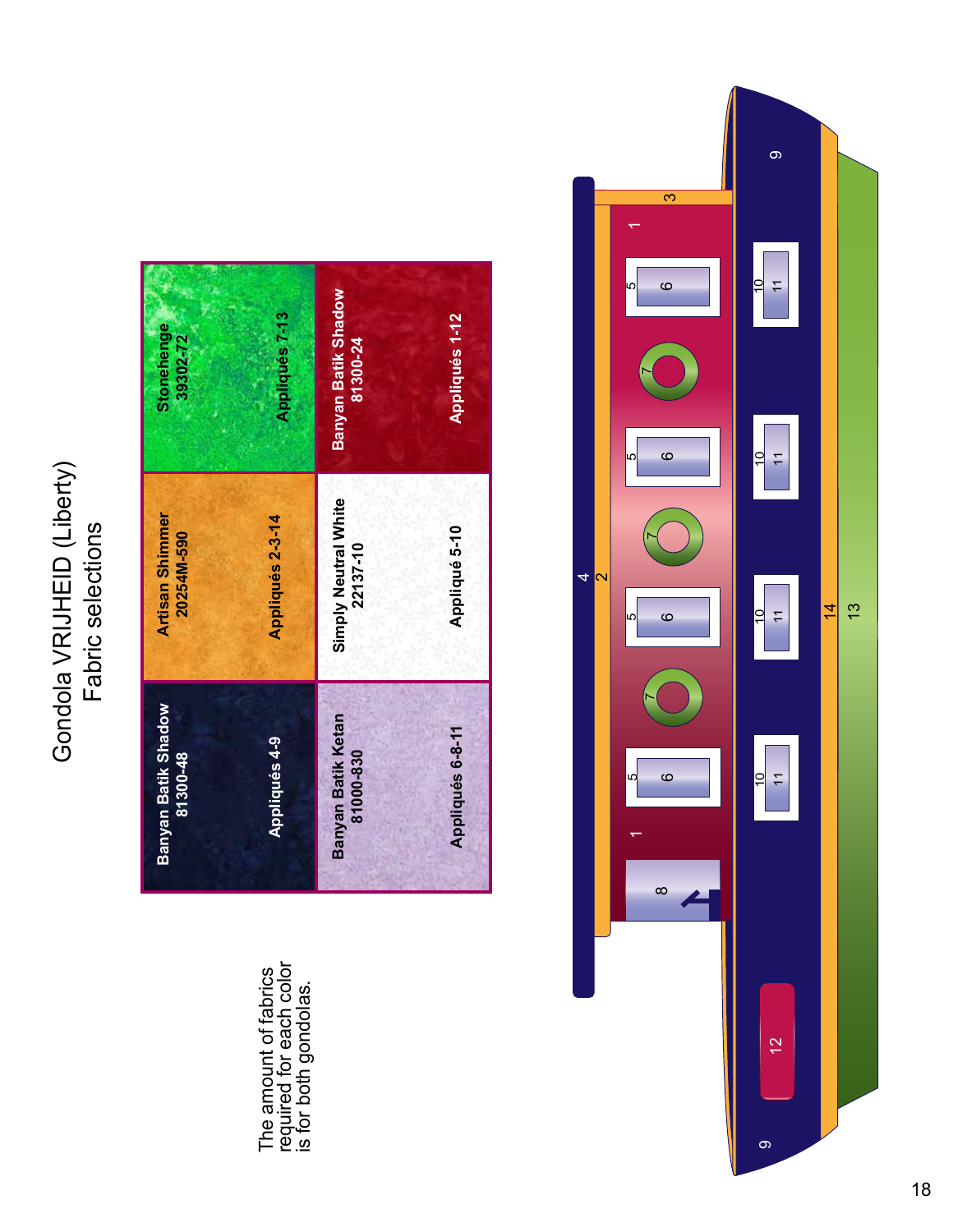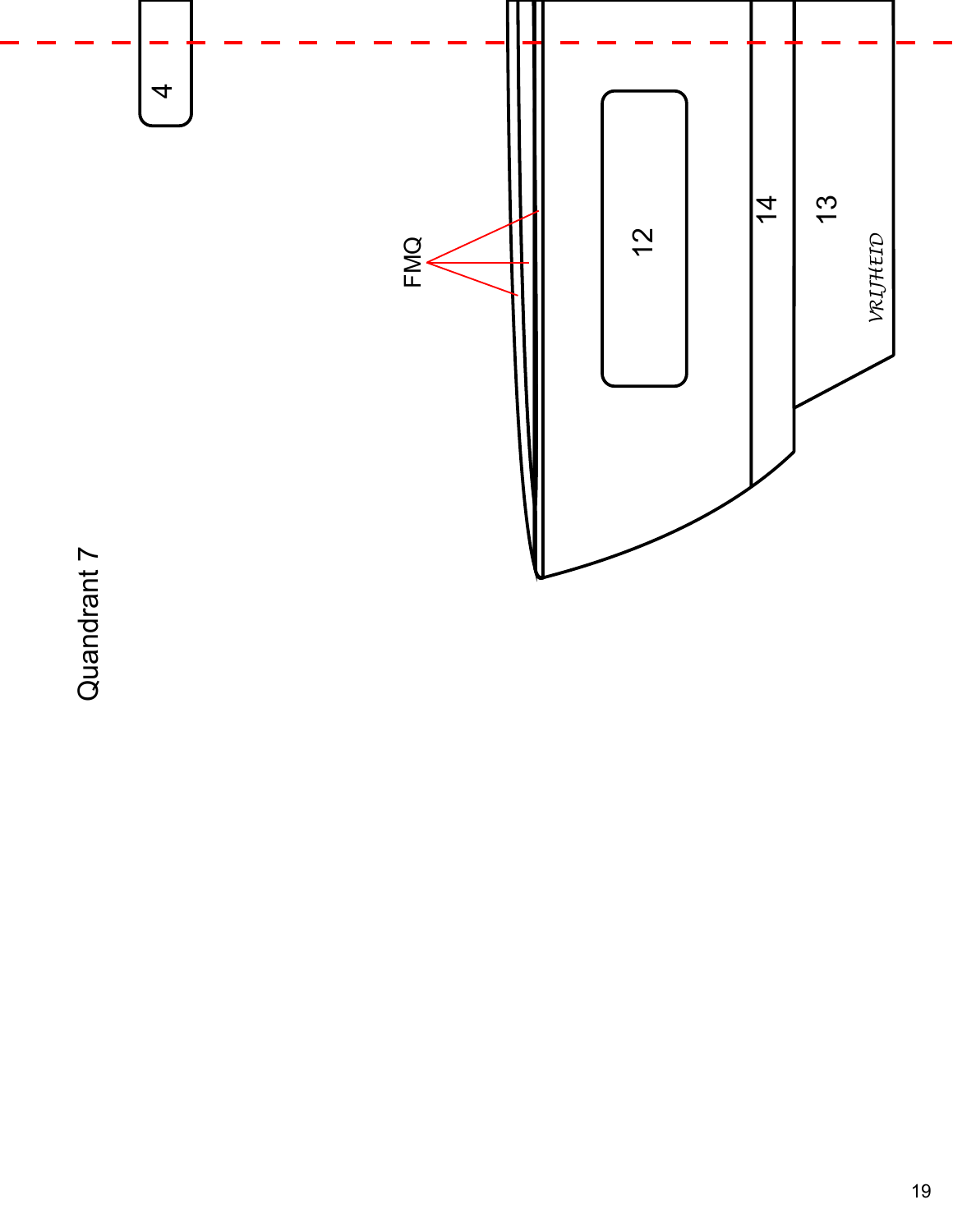

Quandrant 8 Quandrant 8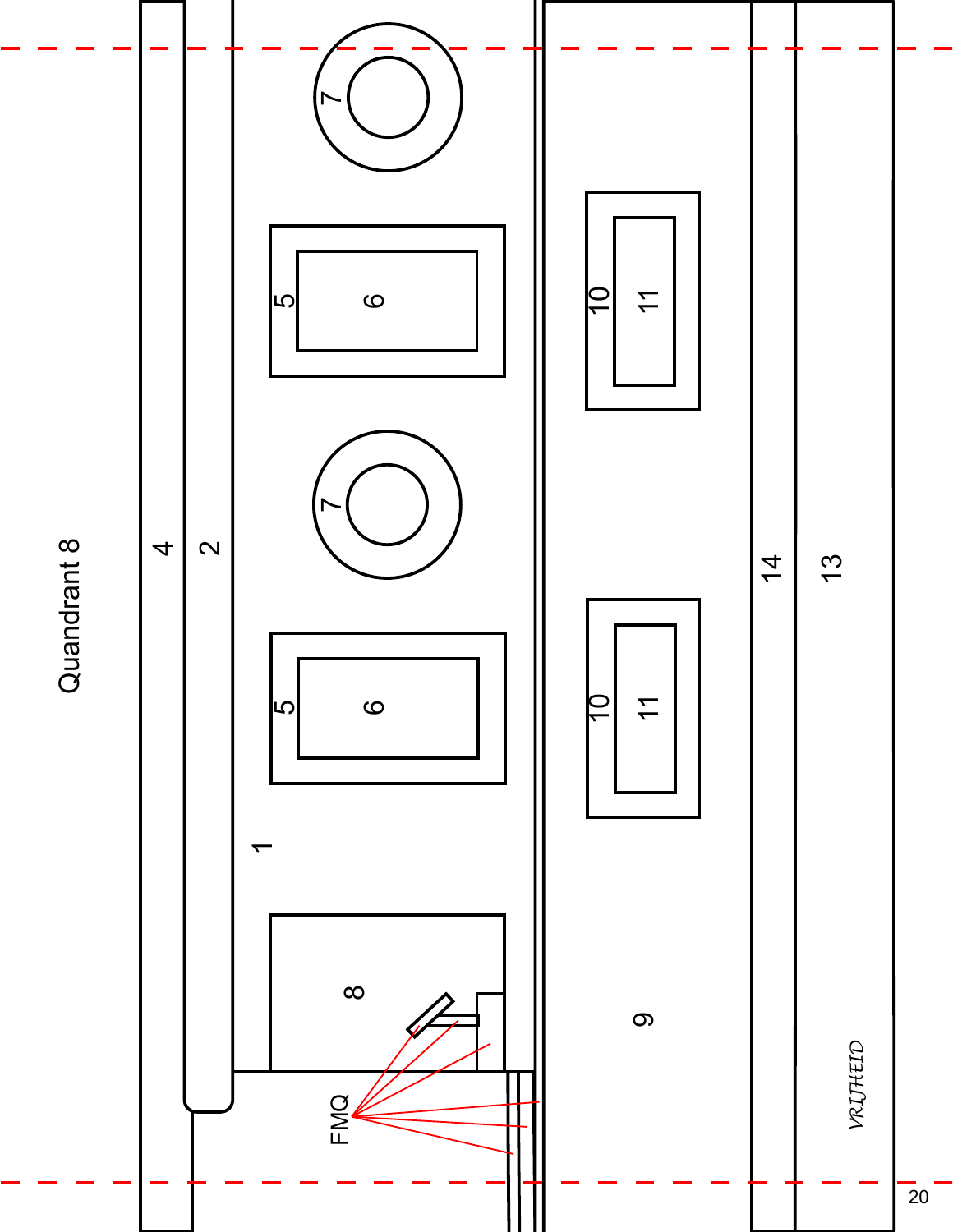



 $\overline{21}$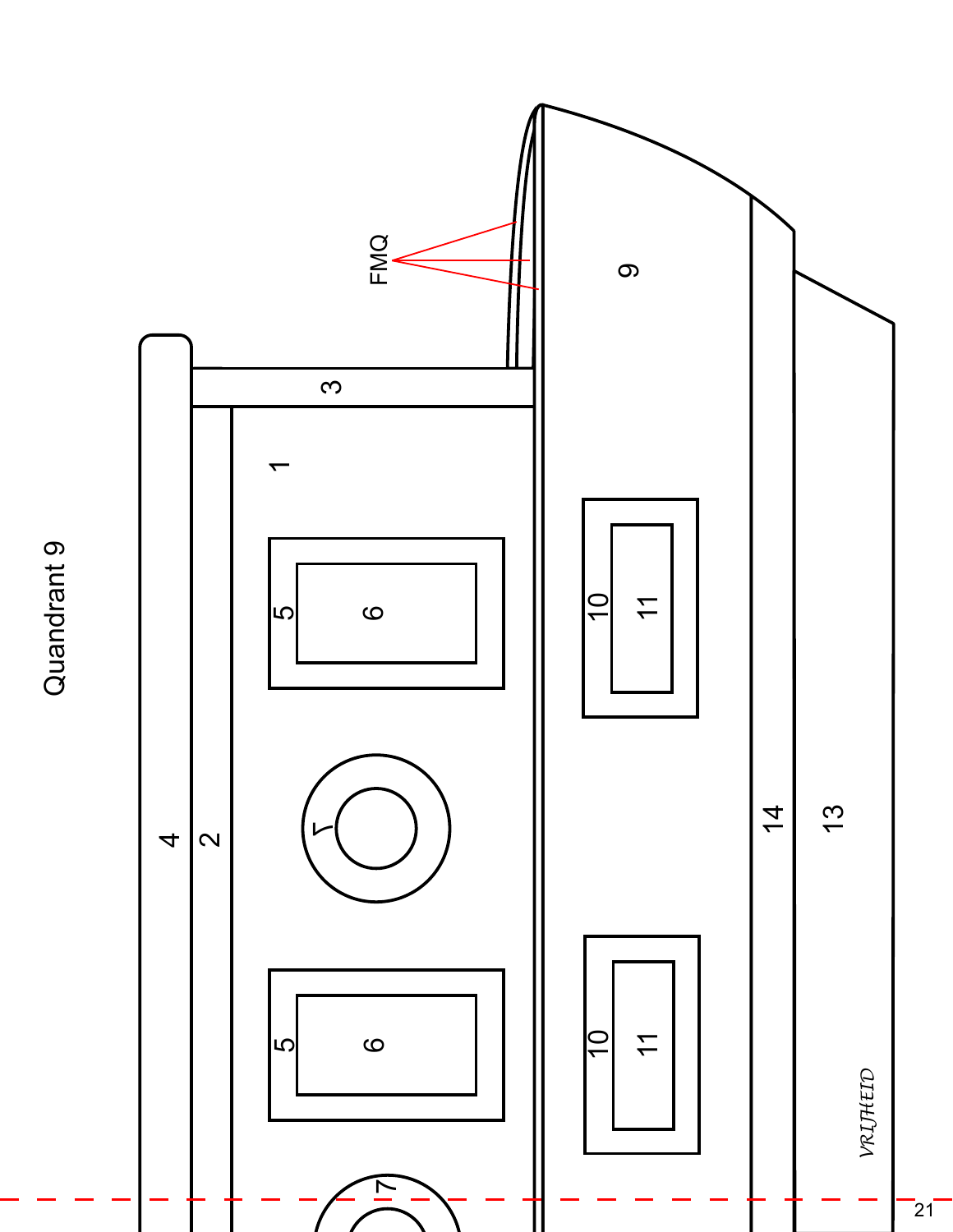| ola Vrijheid - Appliqué templates<br>Gond | 4a<br>VRIJHEID | 8<br>2a<br>VRIJHEID | Then, with Scotch Tape, join together the following appliqué templates on the red lines:<br>1. Print the appliqué templates on letter size paper. | $4a + 4b$<br>$1a + 1b$<br>$2a + 2b$ | $\frac{1}{6}$<br>$14a + 14b + 14c$<br>$13a + 13b + 13c$ | Whenever possible, cut out the interior of the Steam-A-Seam,<br>but keep between $\frac{1}{4}$ and $\frac{3}{4}$ for the edges on all sides.<br>2. Trace the appliqué templates on Lite Steam-A-Seam 2. | 3. Place the Steam-A-Seam templates on the wrong side of the fabric and press.<br>Then, cut each appliqué individually. | VRIJHEID | $\frac{4}{9}$<br>VRIJHEID | 13a<br>VRIJHEID |  |
|-------------------------------------------|----------------|---------------------|---------------------------------------------------------------------------------------------------------------------------------------------------|-------------------------------------|---------------------------------------------------------|---------------------------------------------------------------------------------------------------------------------------------------------------------------------------------------------------------|-------------------------------------------------------------------------------------------------------------------------|----------|---------------------------|-----------------|--|
|                                           |                |                     |                                                                                                                                                   |                                     |                                                         |                                                                                                                                                                                                         |                                                                                                                         |          |                           |                 |  |

 $\overline{22}$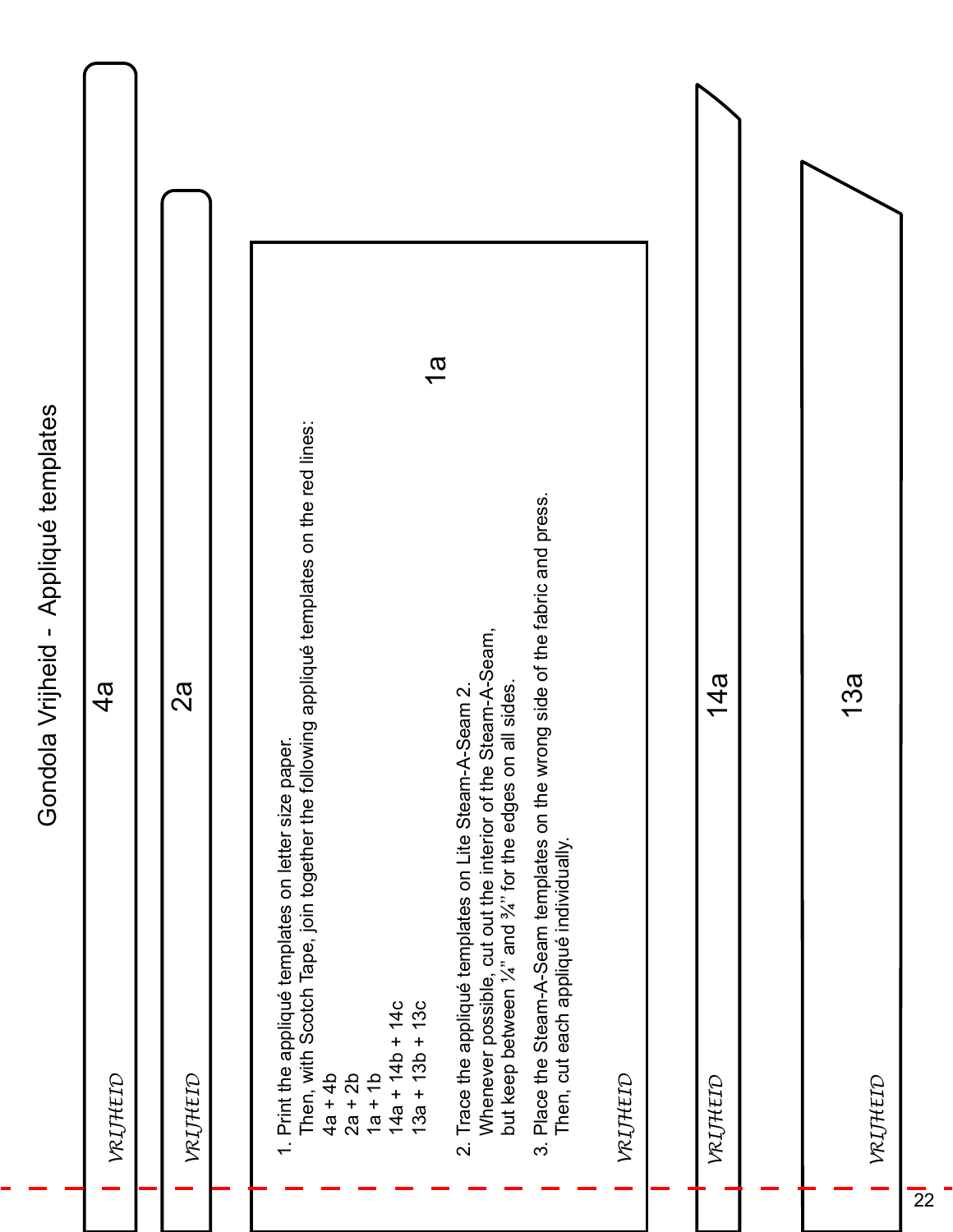| <b>14b</b><br>13b<br>dS<br>$\frac{4}{5}$<br>$\frac{1}{\sqrt{2}}$<br>Join together the appliqué templates:<br>4a + 4b<br>2a + 2b<br>1a + 1b<br>$14a + 14b + 14c$<br>13a + 13b + 13c | VRIJHEID                                       | VRIJHEID |  |  | VRIJHEID | VRIJHEID | VRIJHEID |  |
|------------------------------------------------------------------------------------------------------------------------------------------------------------------------------------|------------------------------------------------|----------|--|--|----------|----------|----------|--|
|                                                                                                                                                                                    | Gondola Vrijheid - Appliqué templates (Cont'd) |          |  |  |          |          |          |  |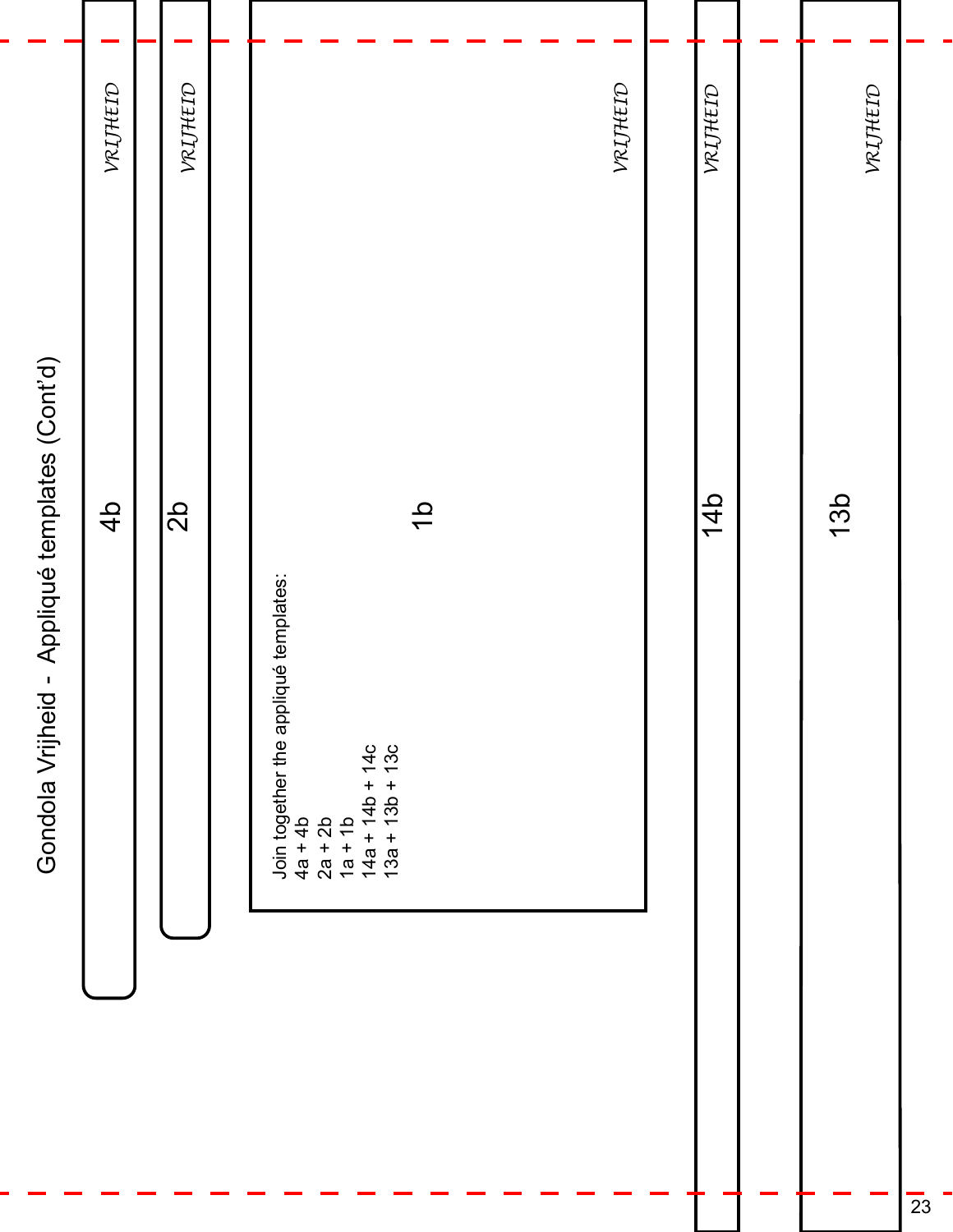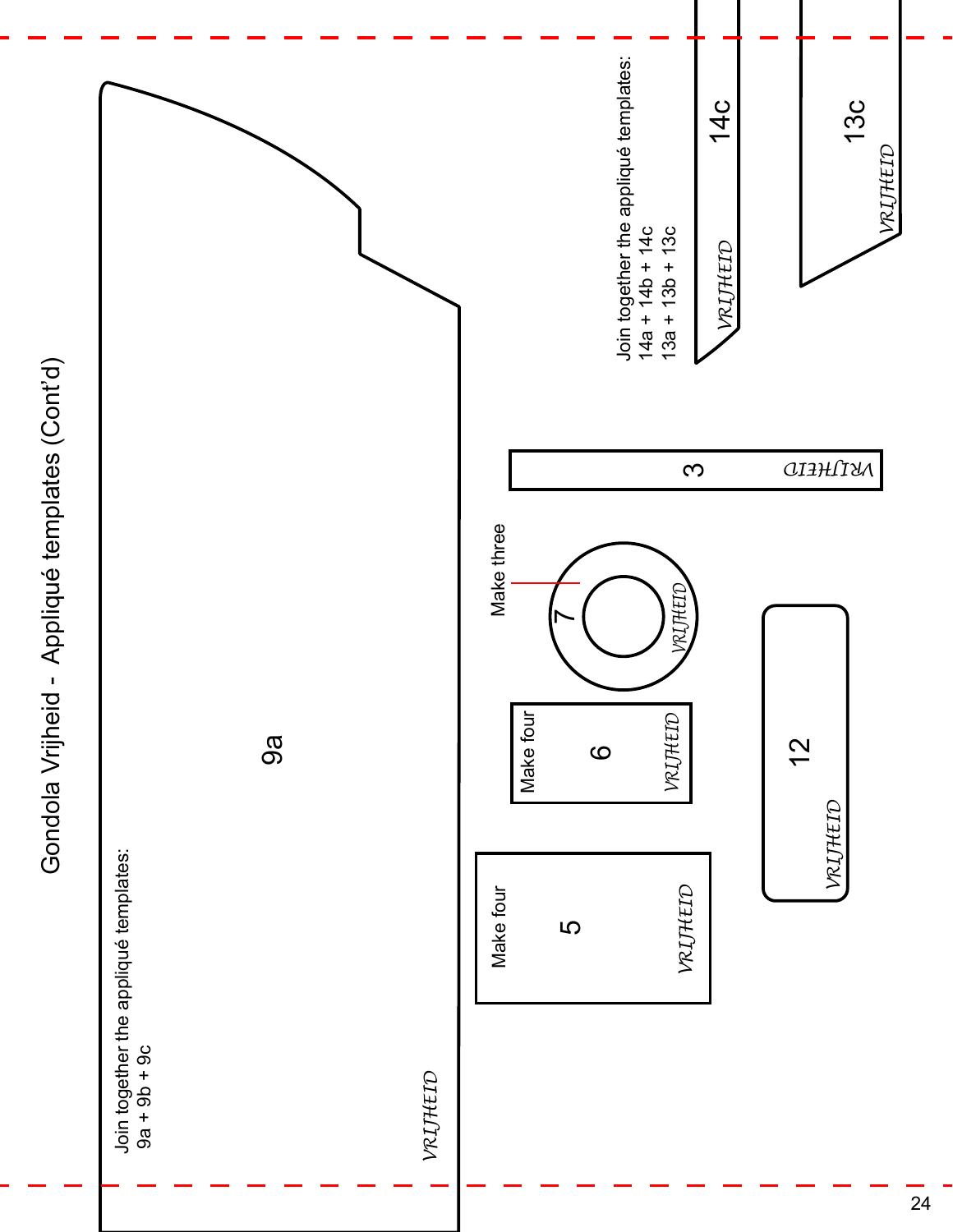| Gondola Vrijheid - Appliqué templates (Cont'd)<br>$\overline{\tau}$<br>Make four<br>VRIJHEID<br>9p<br>$\overline{0}$<br>VRIJHEID<br>Make four<br>Join together the appliqué templates:<br>9a + 9b + 9c<br>VRIJHEID |  |  | $\infty$ | VRIJHEID |
|--------------------------------------------------------------------------------------------------------------------------------------------------------------------------------------------------------------------|--|--|----------|----------|
|                                                                                                                                                                                                                    |  |  |          | 25       |

1

Г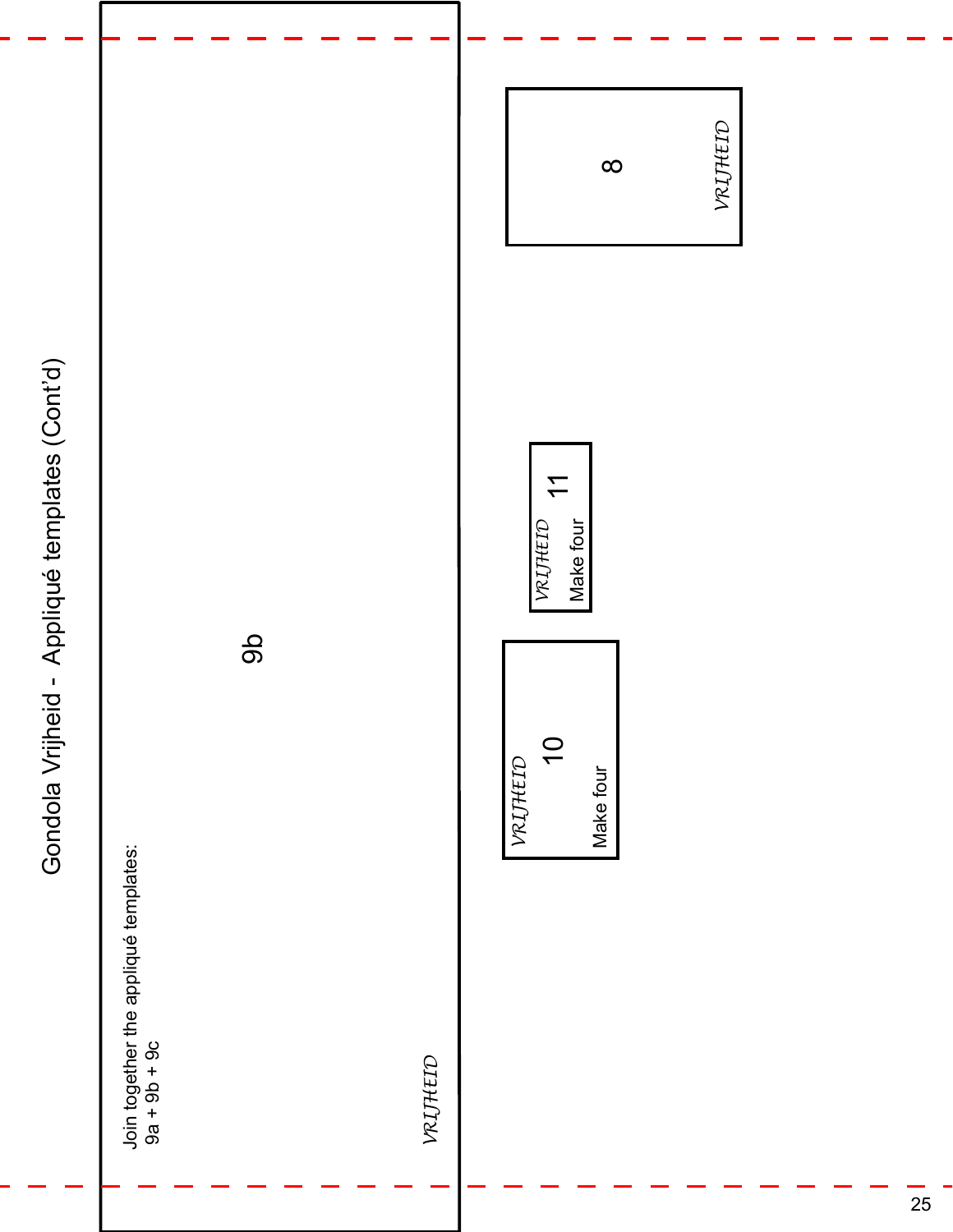Gondola Vrijdom - Appliqué template (Cont'd)

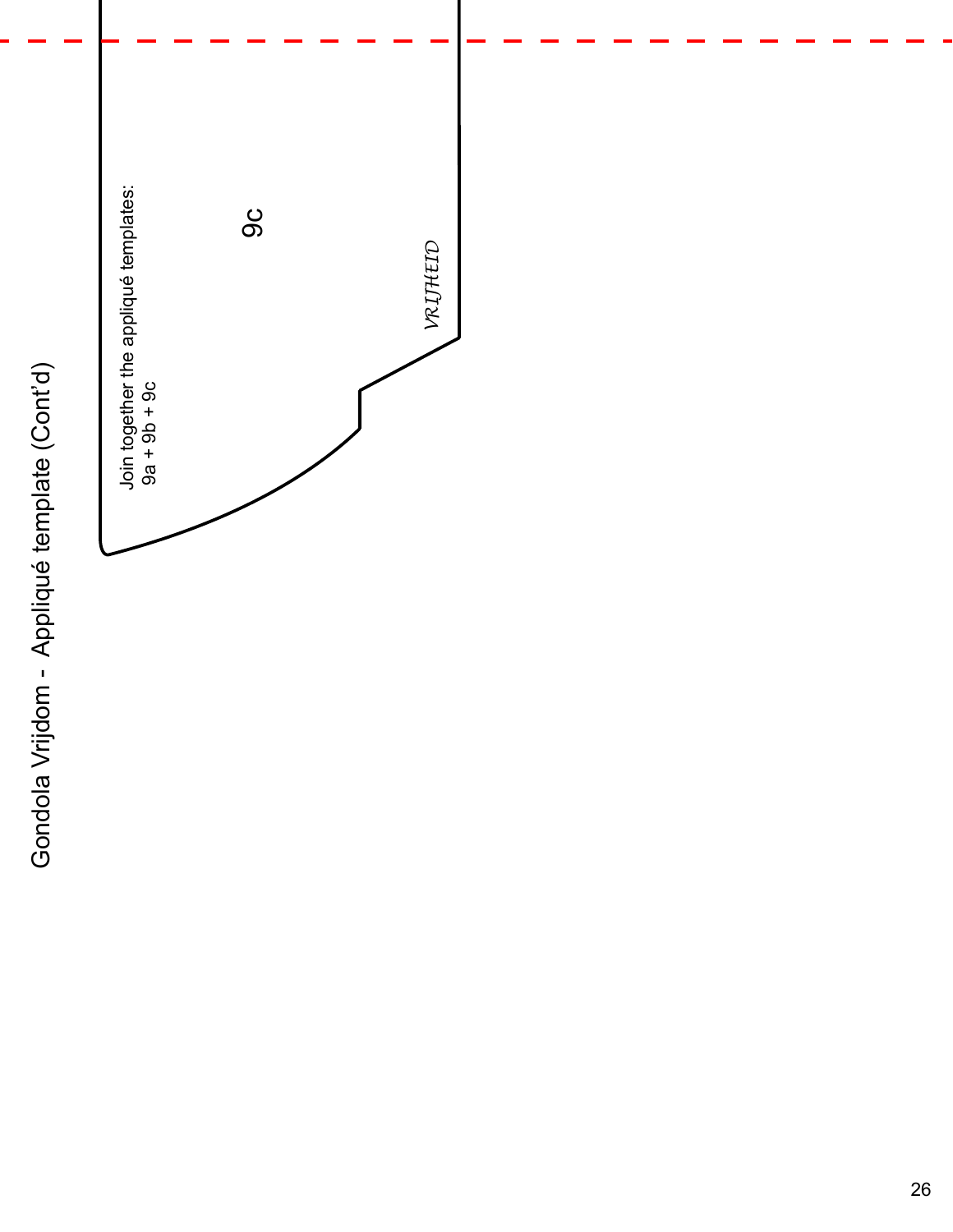### Boat Vrijheid (Liberty) Guide for the Free Motion Quilting design

Print quadrants 10 to 12 on the next pages and tape them together at the red lines to get the full image. Use these quadrants to trace the FMQ design on each appliqué.



The red lines on the gondola above represents the Free Motion Quilting (FMQ) design that you will have to trace on the appliqués. To trace, use a mecanical chalk pencil.

The FMQ design is simple and can be done when all the appliqués are fused to the background. That being said, I suggest you trace each appliqué before you set them on the background fabric because the project is very large and it might be difficult to do a good job on such a large piece.

To trace, turn on your light box, place the taped quadrants 10 to 12 on top, then place the appliqué on the appropriate design on the paper quadrants and trace the FMQ design you see through the fabric.

You can also do the straight lines without the use of the quadrants.

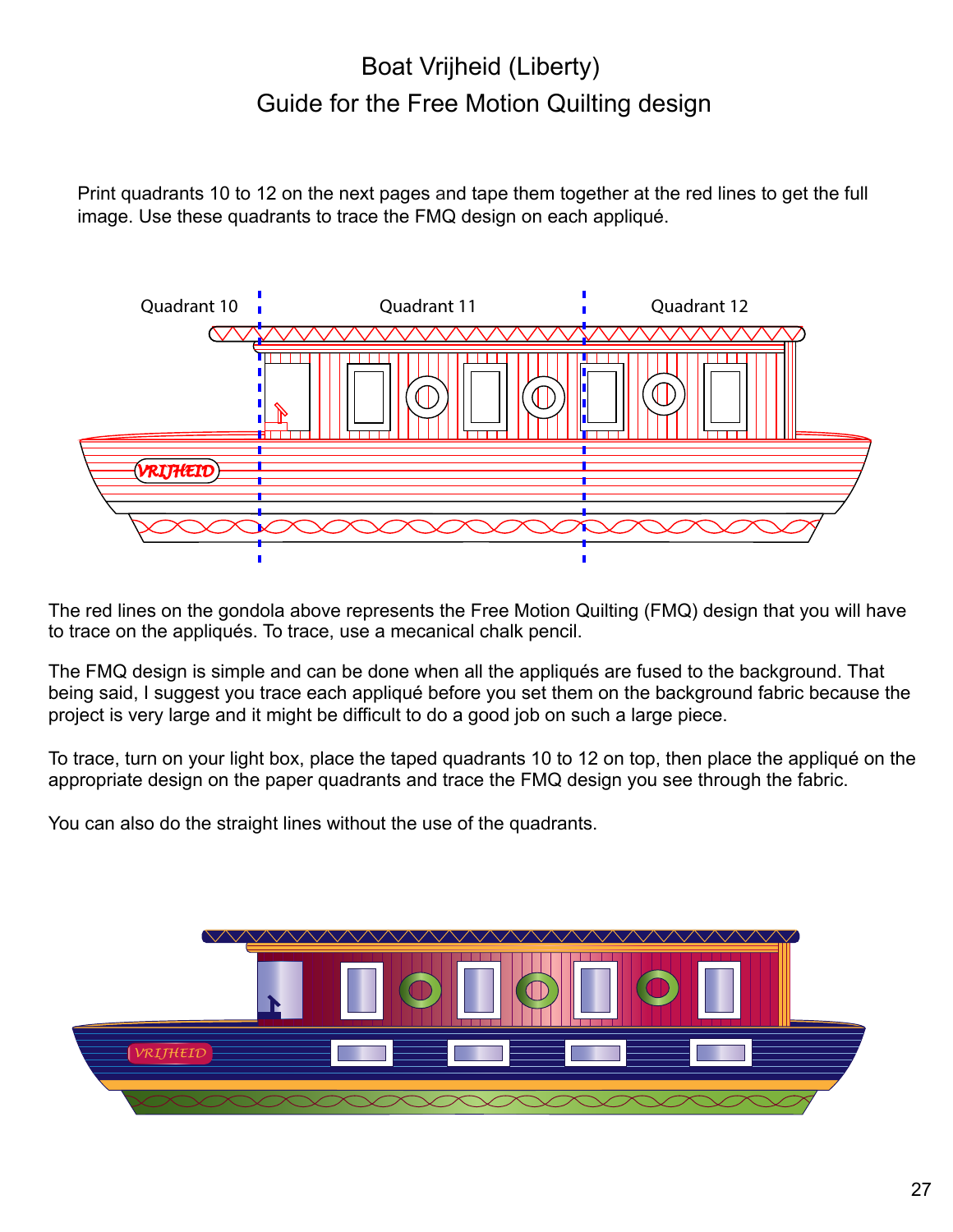

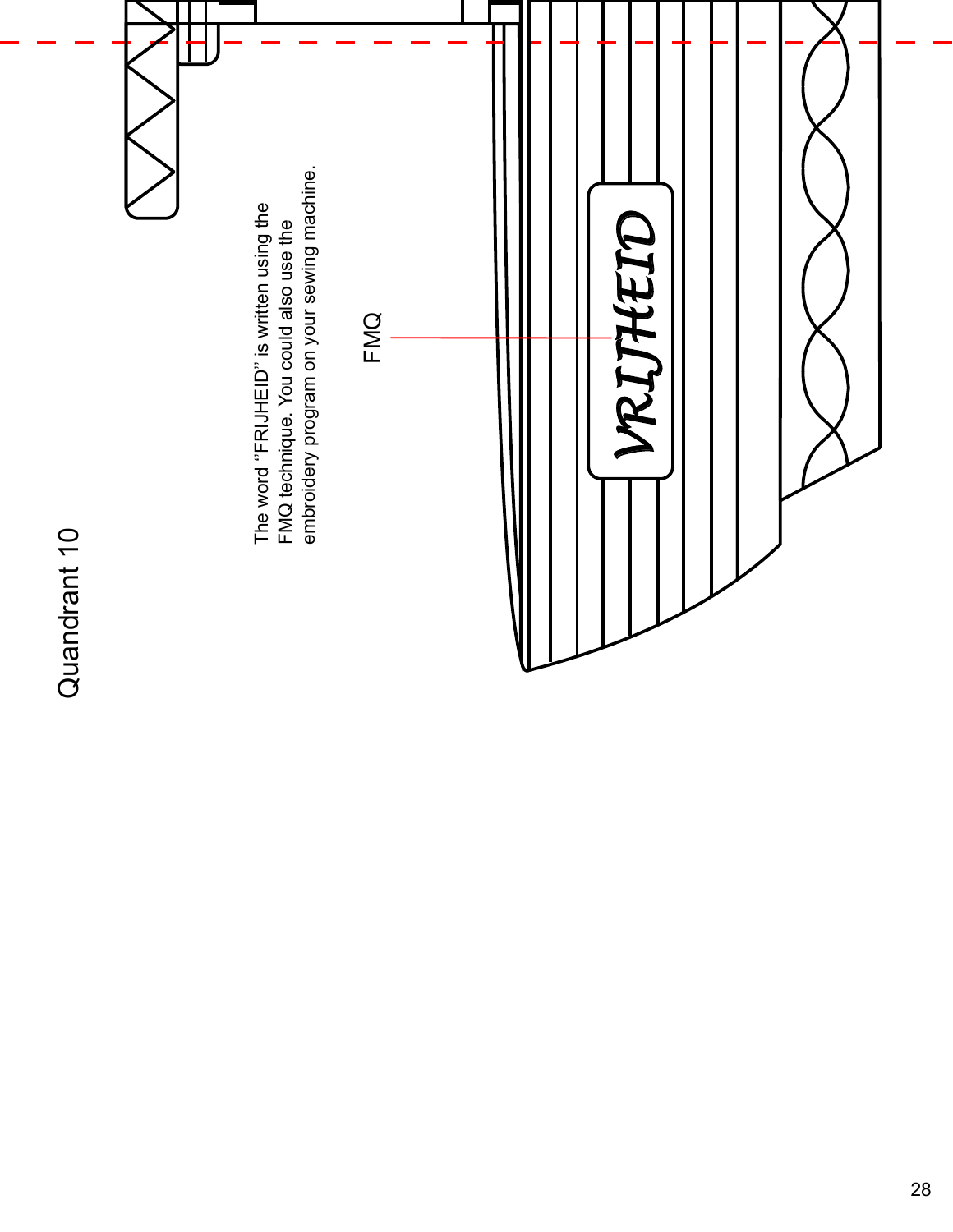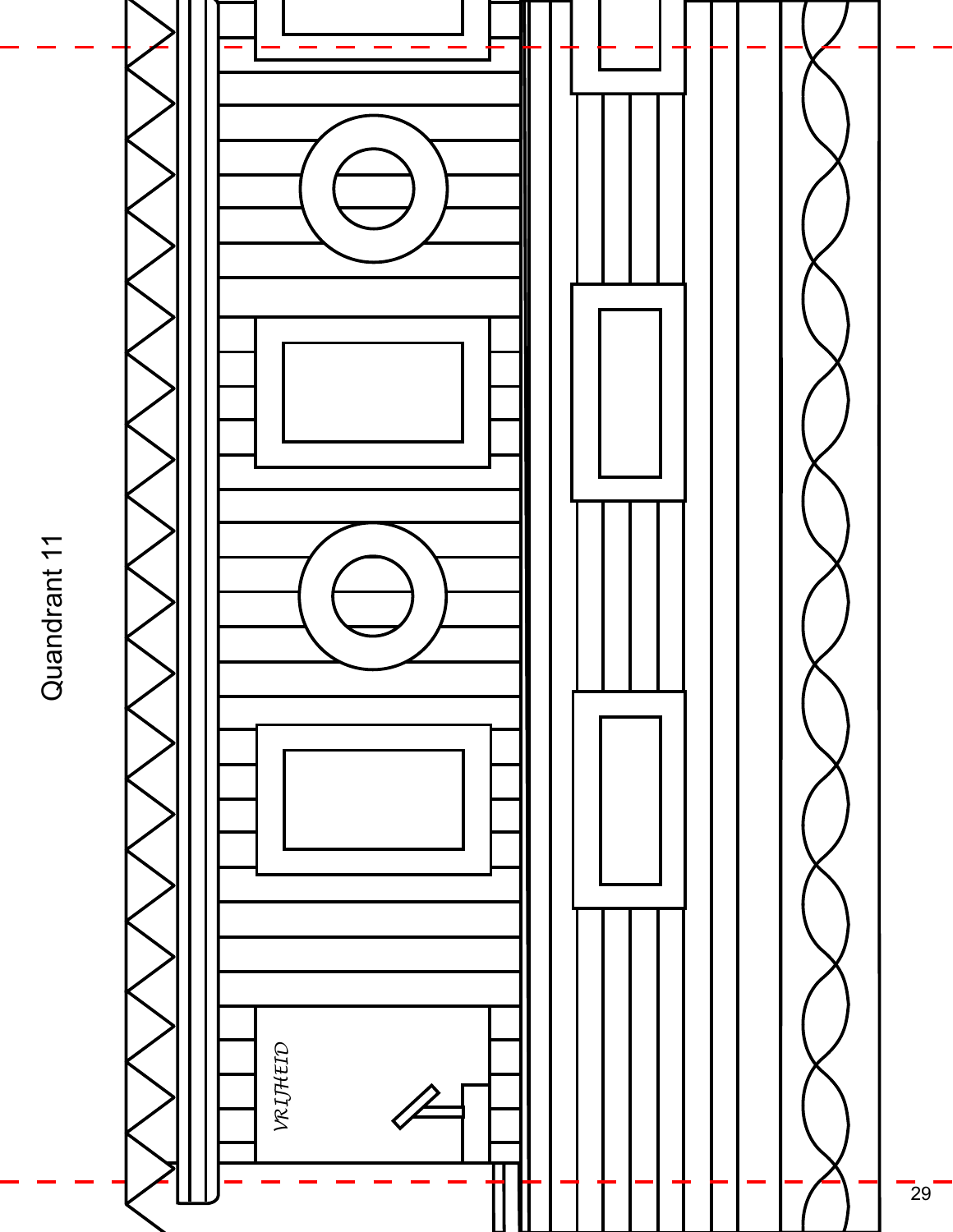Quandrant 12

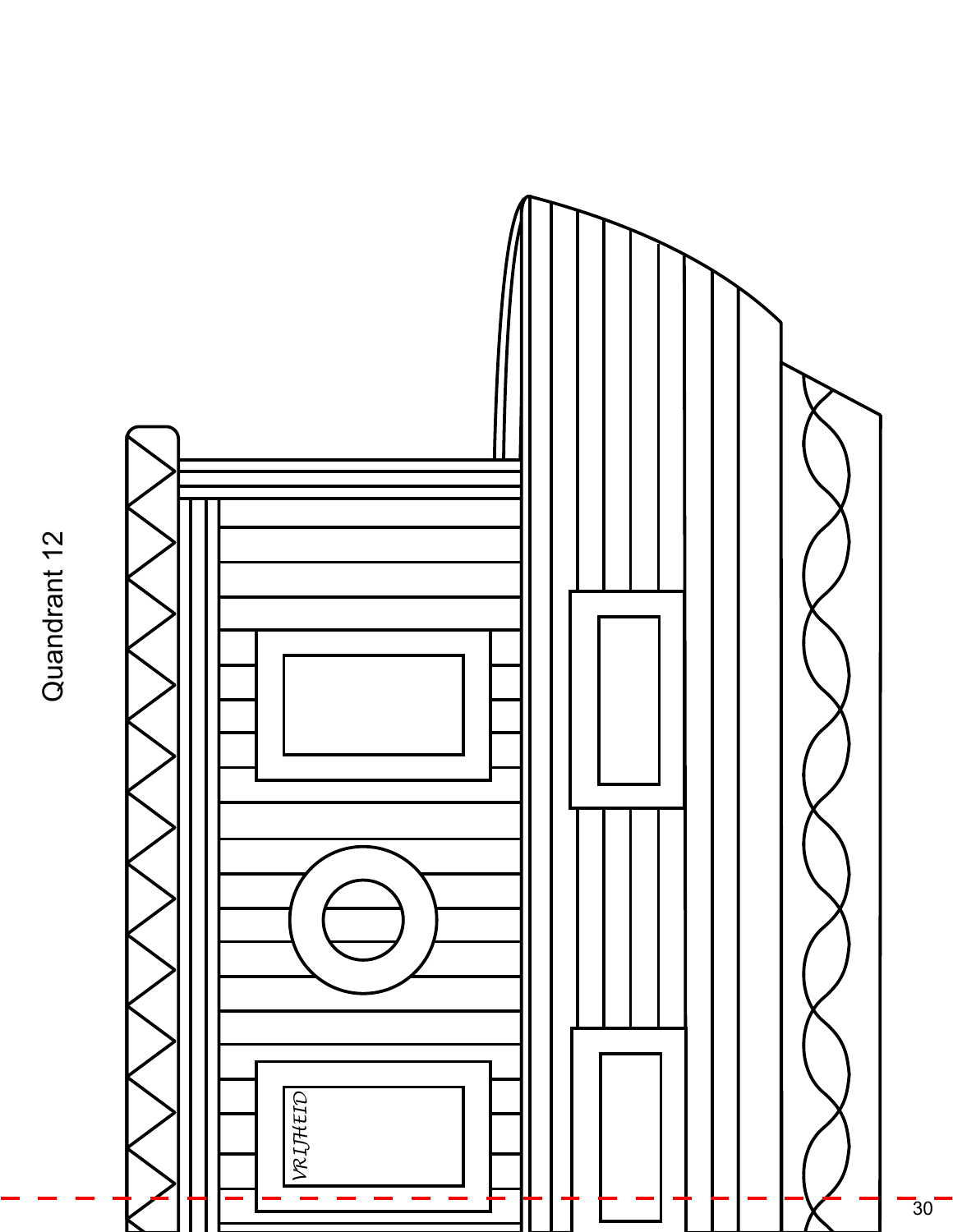### Fabric selection and Appliqué placement guide Trees & Grass



| <b>Artisan Shimmer</b>                                 | <b>Artisan Shimmer</b>    | <b>Stonehenge</b>                            |
|--------------------------------------------------------|---------------------------|----------------------------------------------|
| 2025M-28                                               | 2025M-85                  | 3930272                                      |
| Tree $A - 2$                                           | <b>Tree A - 3 &amp; 6</b> | <b>Grass &amp; Tree A - 1 &amp; 2</b>        |
| <b>Tree B - 4 &amp; 5</b>                              | Tree $B - 2$              | Grass & Tree B - 2                           |
| <b>Banyan Batik Ketan</b>                              | <b>Stonehenge Grey</b>    | <b>Stonehenge</b>                            |
| 81000-830                                              | B3937-91                  | 39300-72                                     |
| <b>Tree A - 4 &amp; 5</b><br><b>Tree B - 3 &amp; 6</b> | Trees A & B - 1           | Grass & Tree A - 2<br>Grass & Tree B - 1 & 2 |

For both trees and the grass, one fat quarter or scraps of fabric for each color will be sufficient.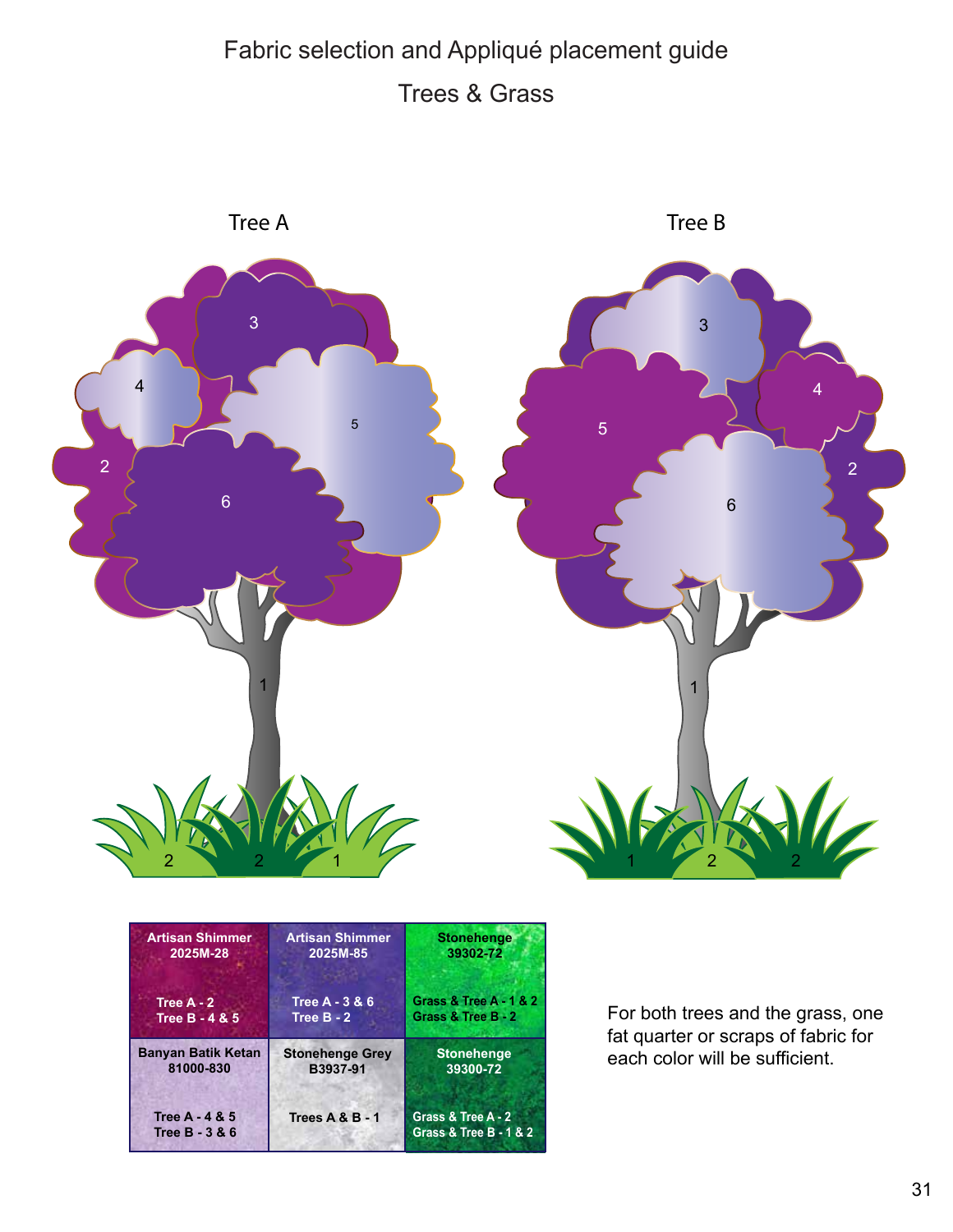### Tree A - Appliqué templates Mirror Image

### **IMPORTANT**

Because I'm working with ''Lite Steam-A-Seam 2'', the Appliqué templates are mirror images and they are ready to be used as they are shown.

If you use a different product that doesn't require a mirror image of the templates, you might consider drawing the wrong side of the paper templates to cancel the mirror image effect or use the templates for the Tree B.

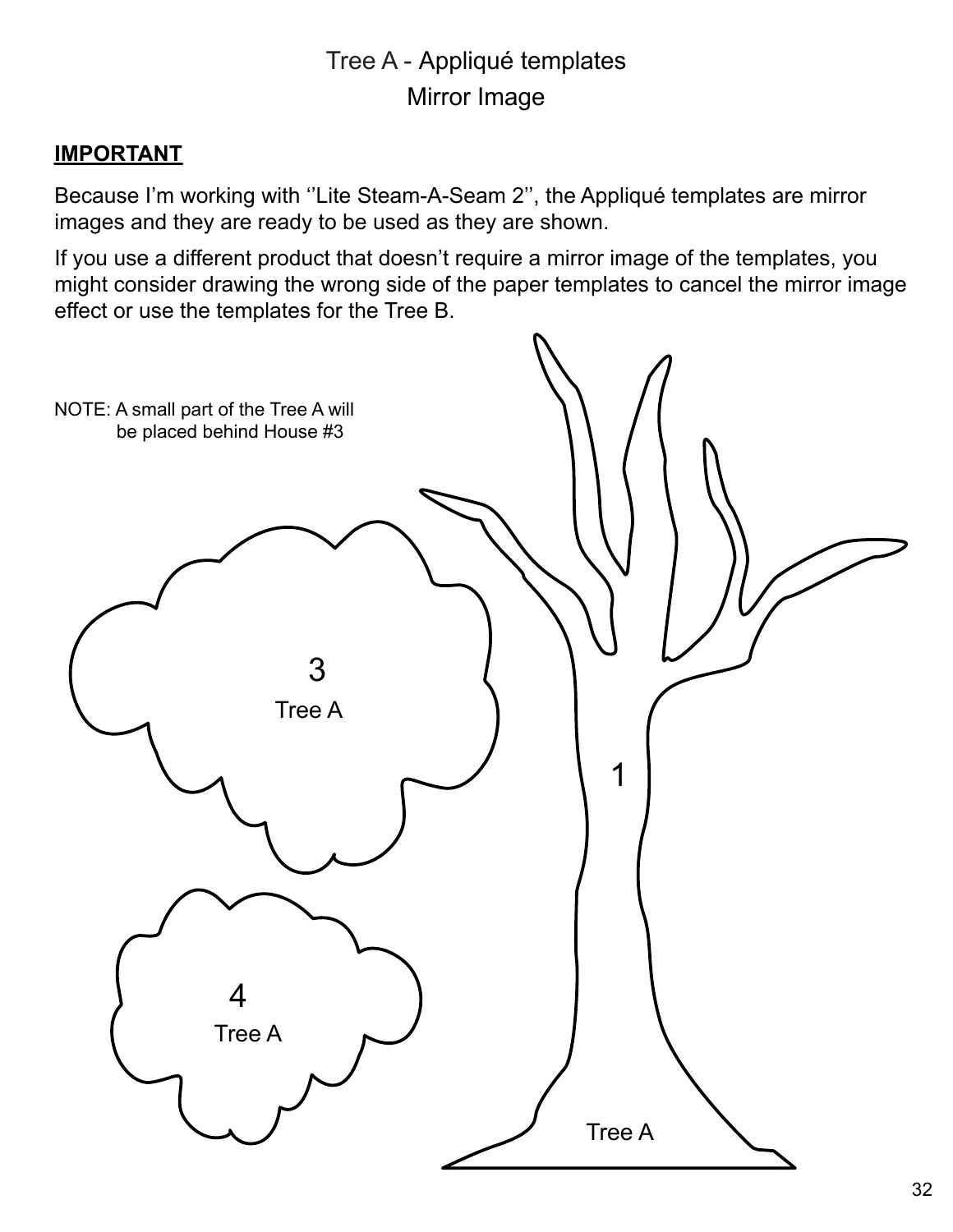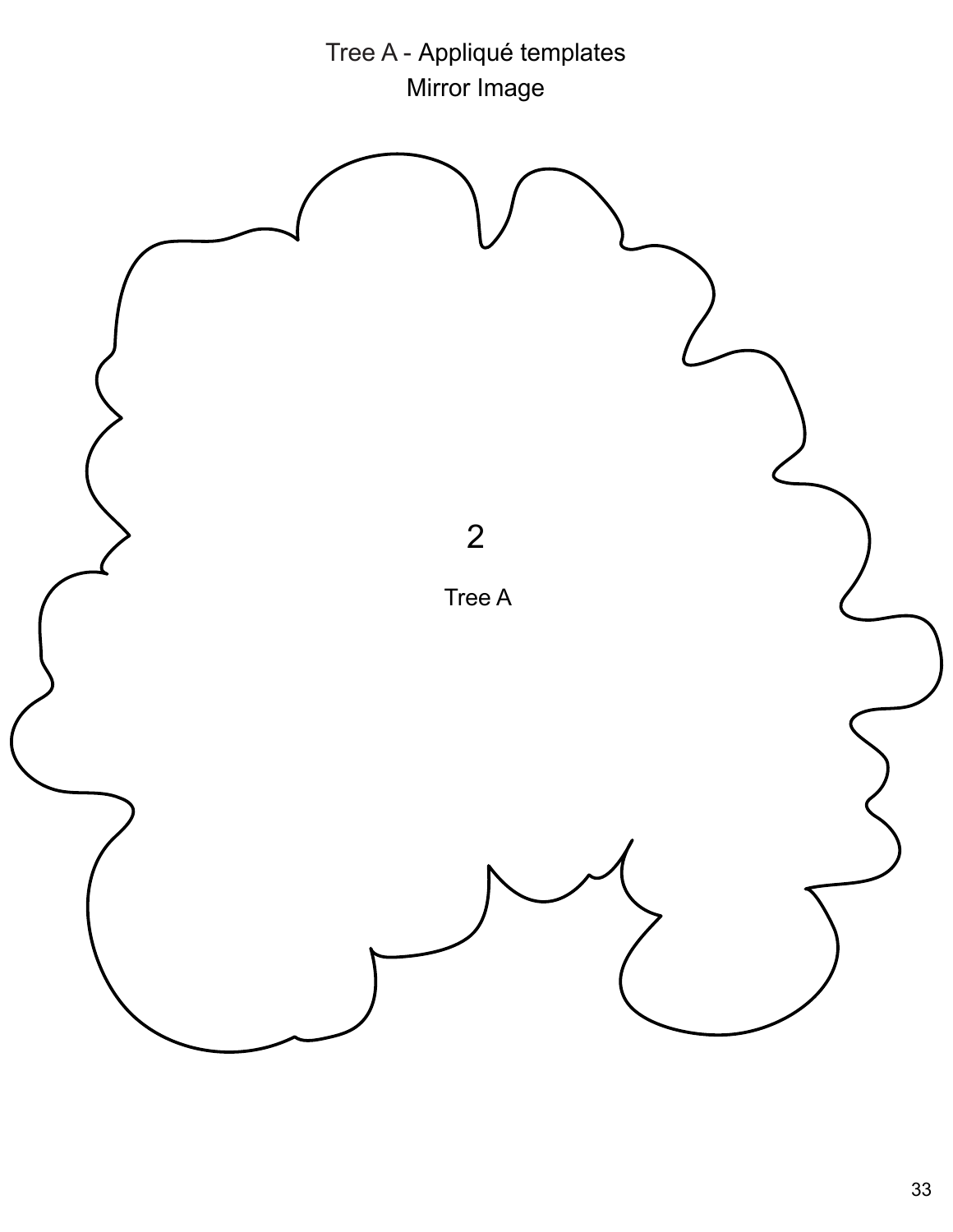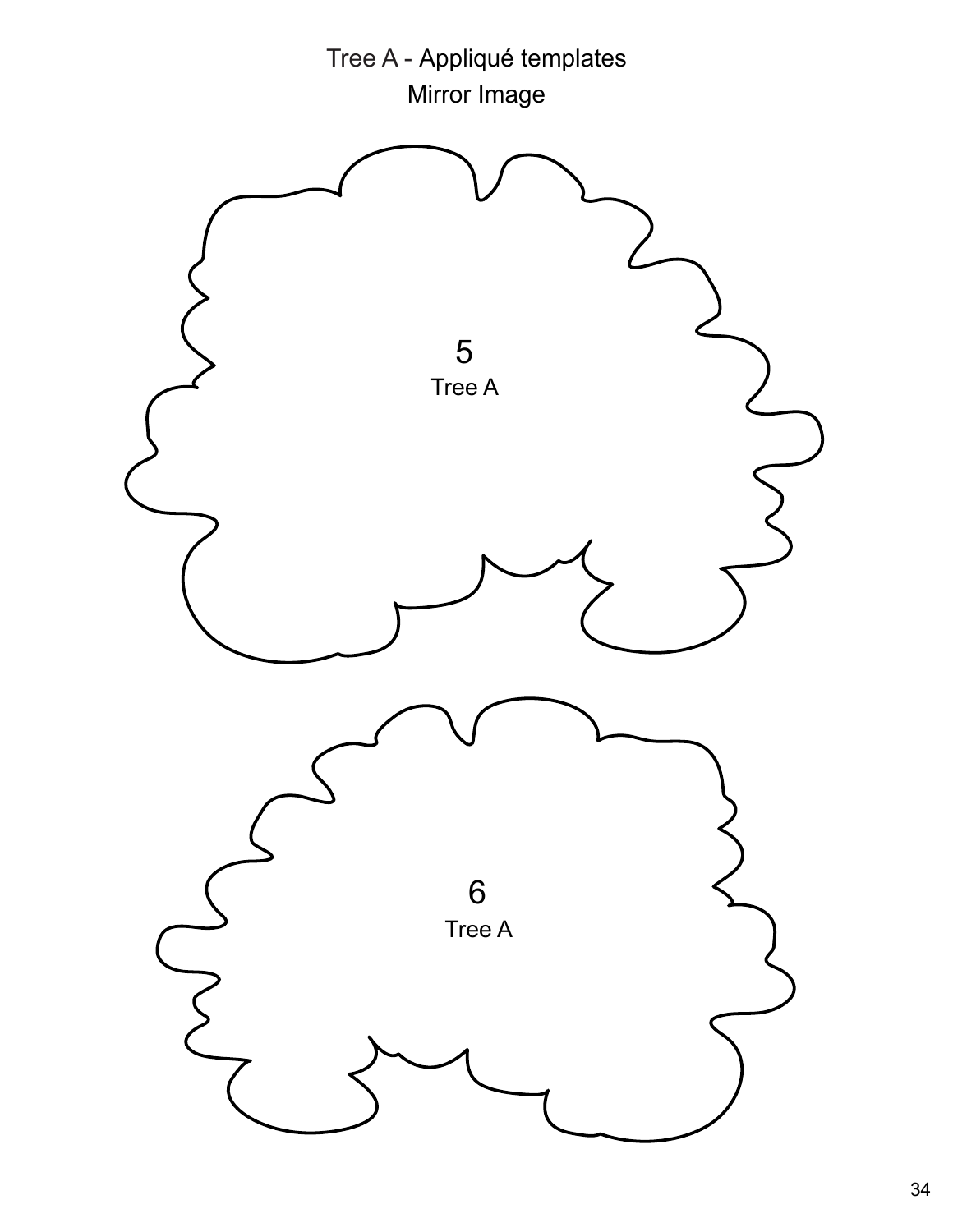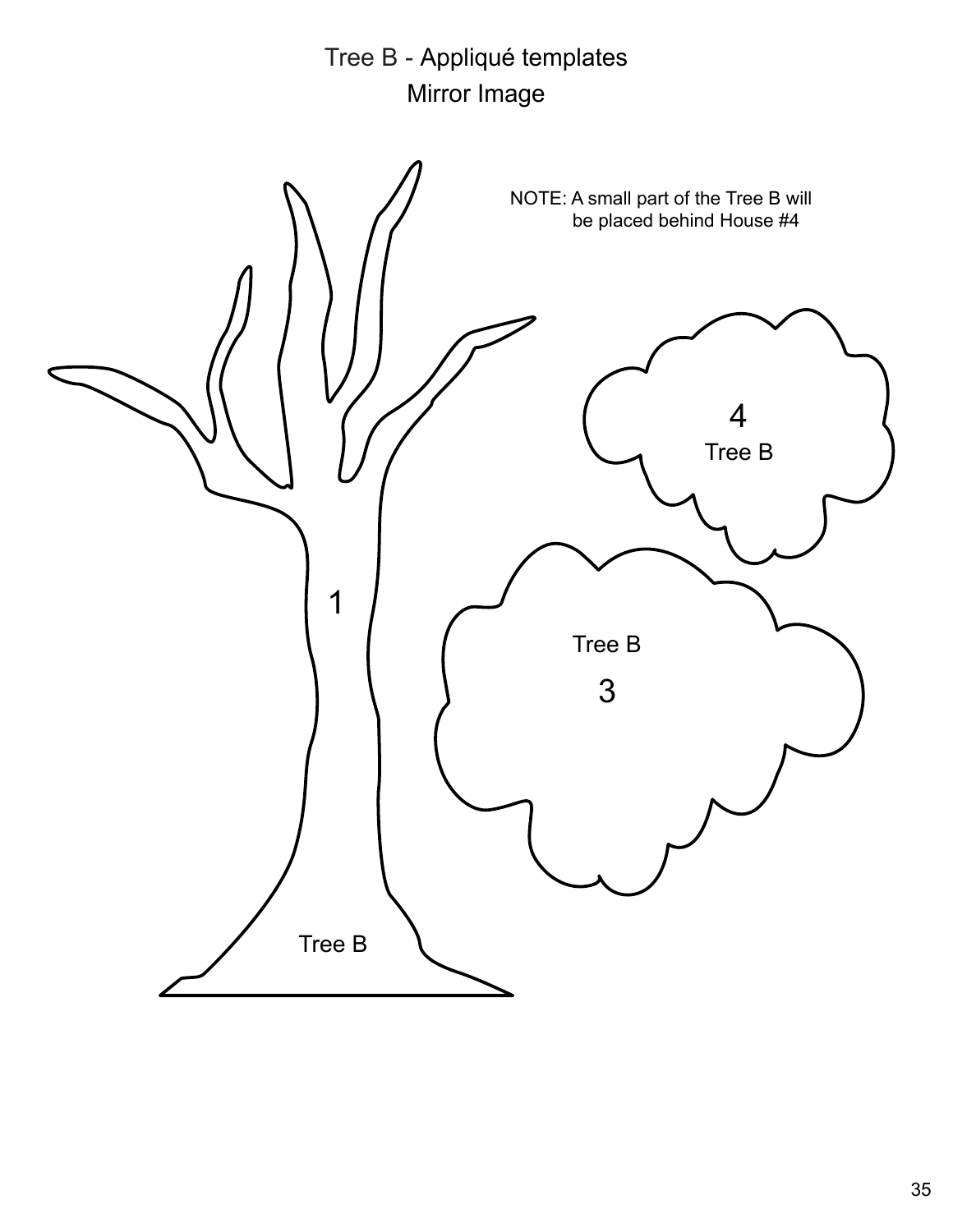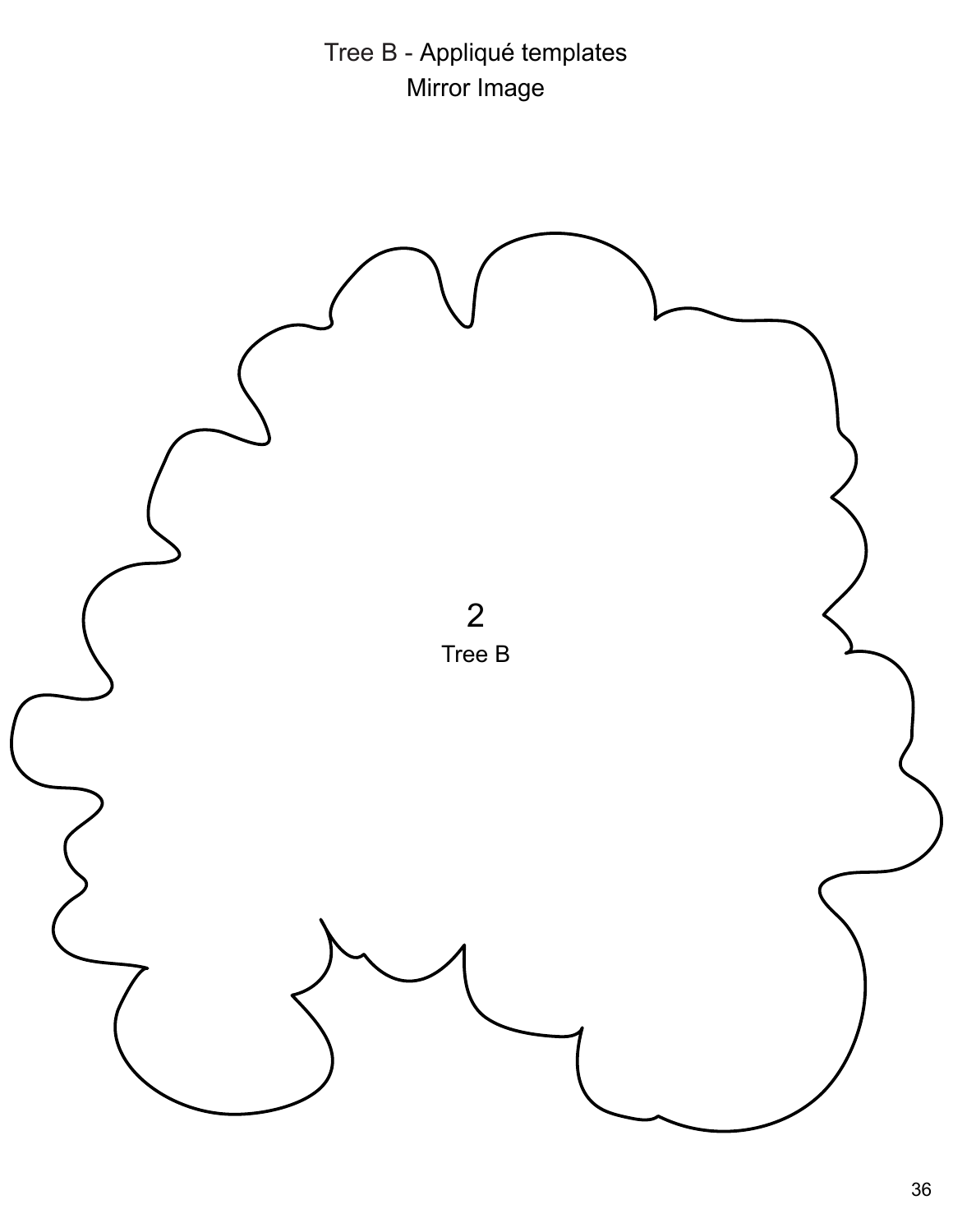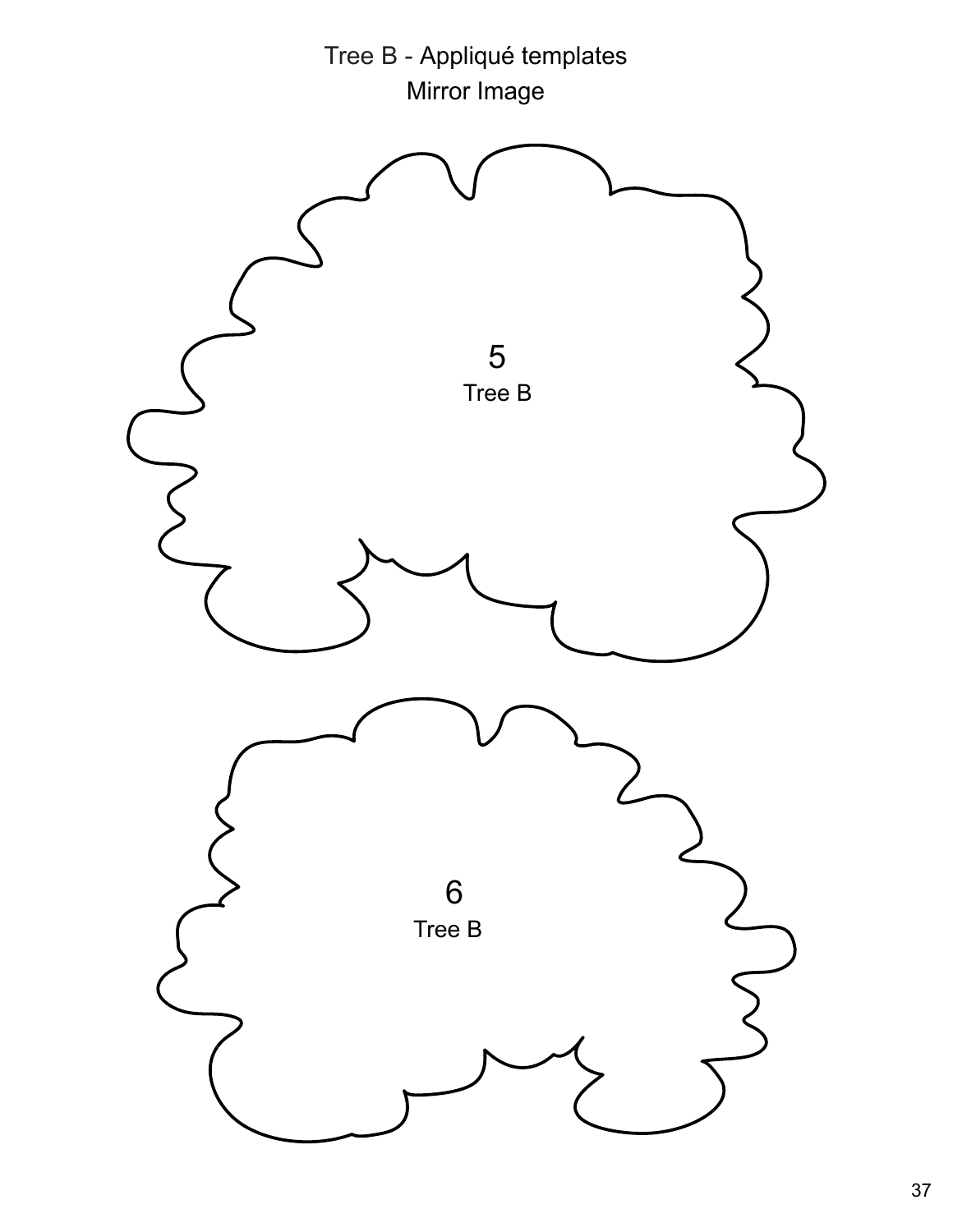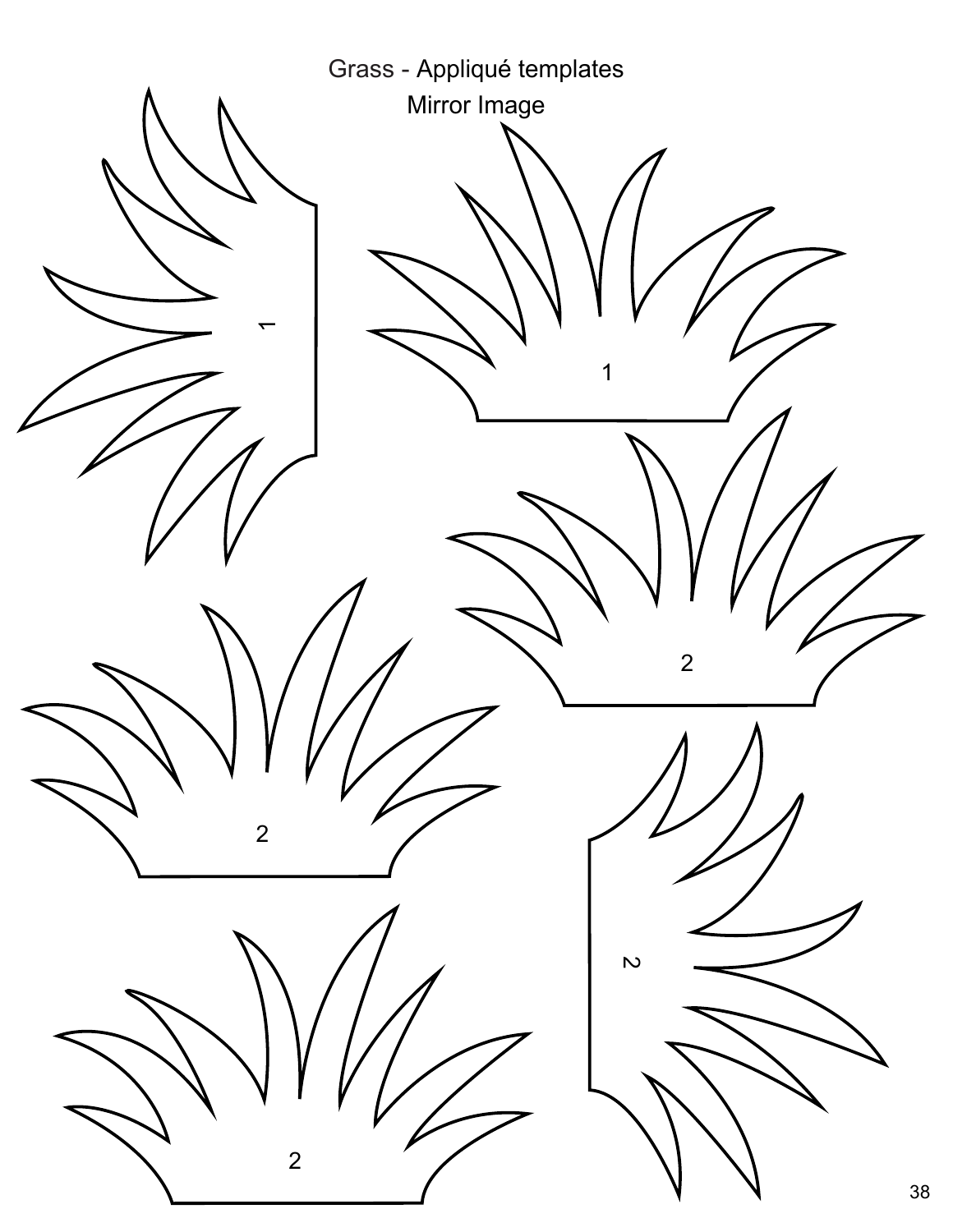### Trees A & B Guide for the Free Motion Quilting design

The red lines represents the FMQ design that you will have to trace on the appliqués. To trace, use a mecanical chalk pencil.

You can draw the circles free hand. They don't need to be perfect cercles. I suggest that you draw the circles only when you are ready to quilt the trees.

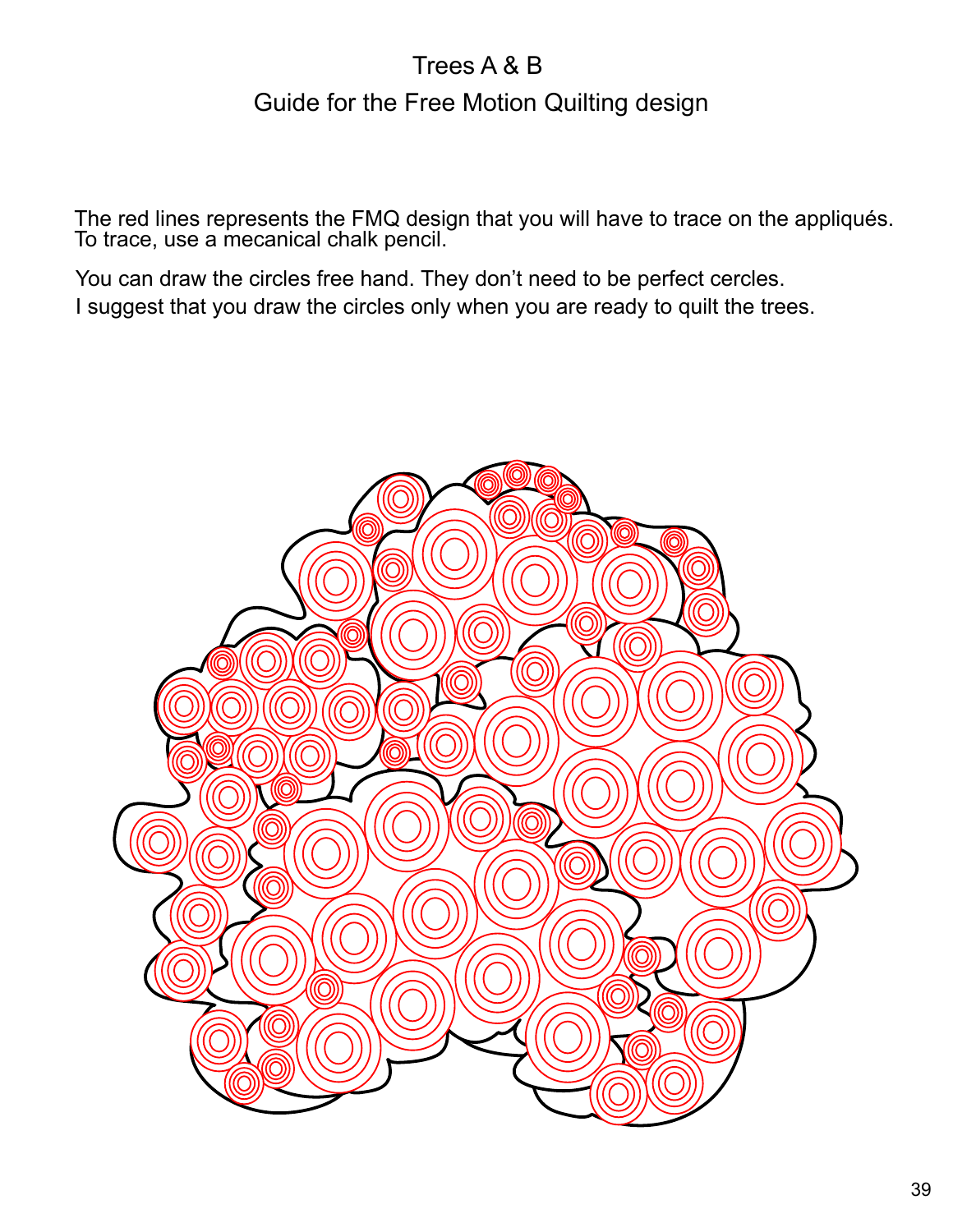### Fabric selection and Appliqué placement guide

**Streetlights** 

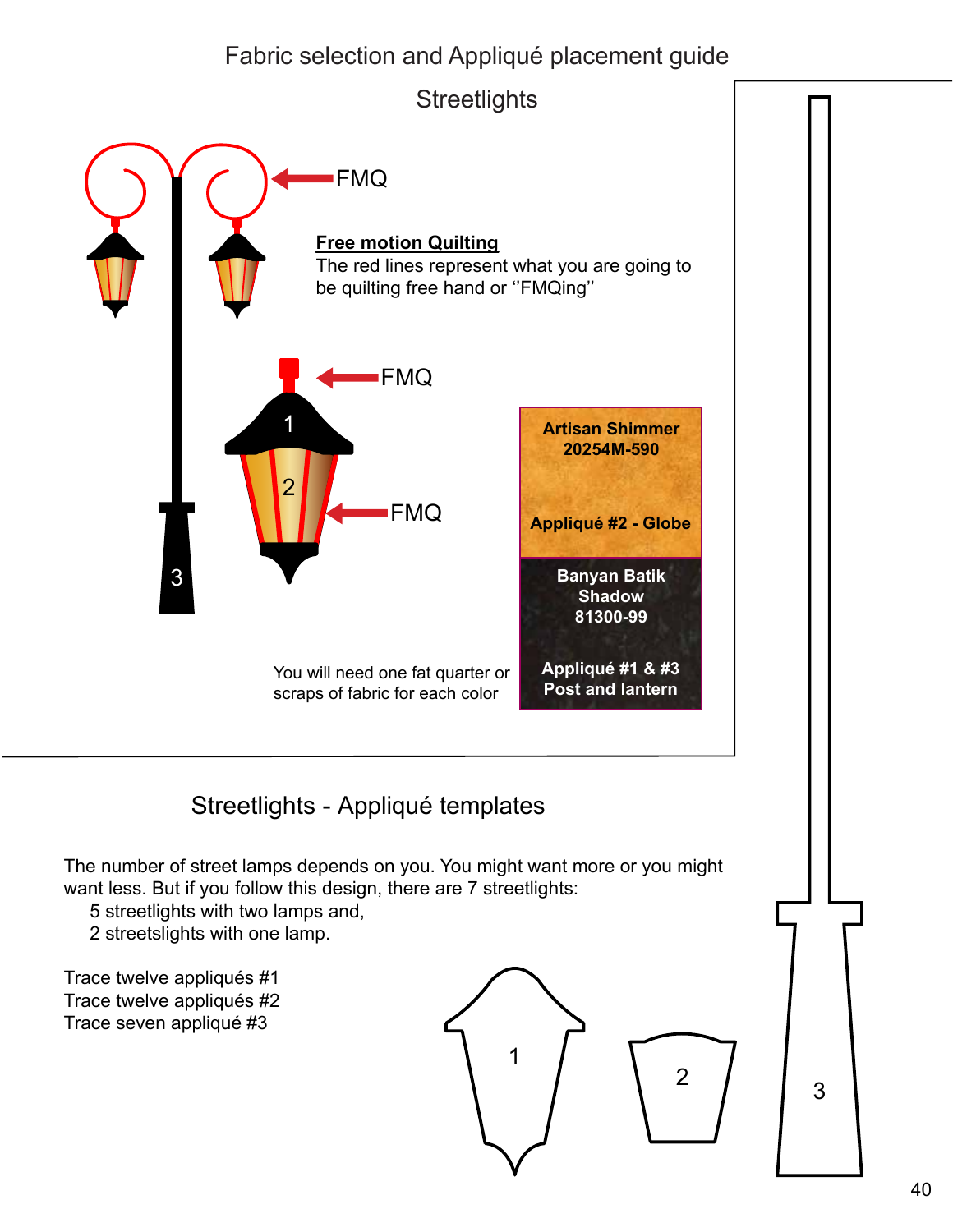### Fabric selection - Posts for guard rails



Posts for guard rails - Appliqué templates

The number of post also depends on you. You might want more or you might want less. But if you follow this design, **you will need to trace 33 posts.**

To help you, I've made a few posts templates so you can trace a few at once. That should save you a bit of time.

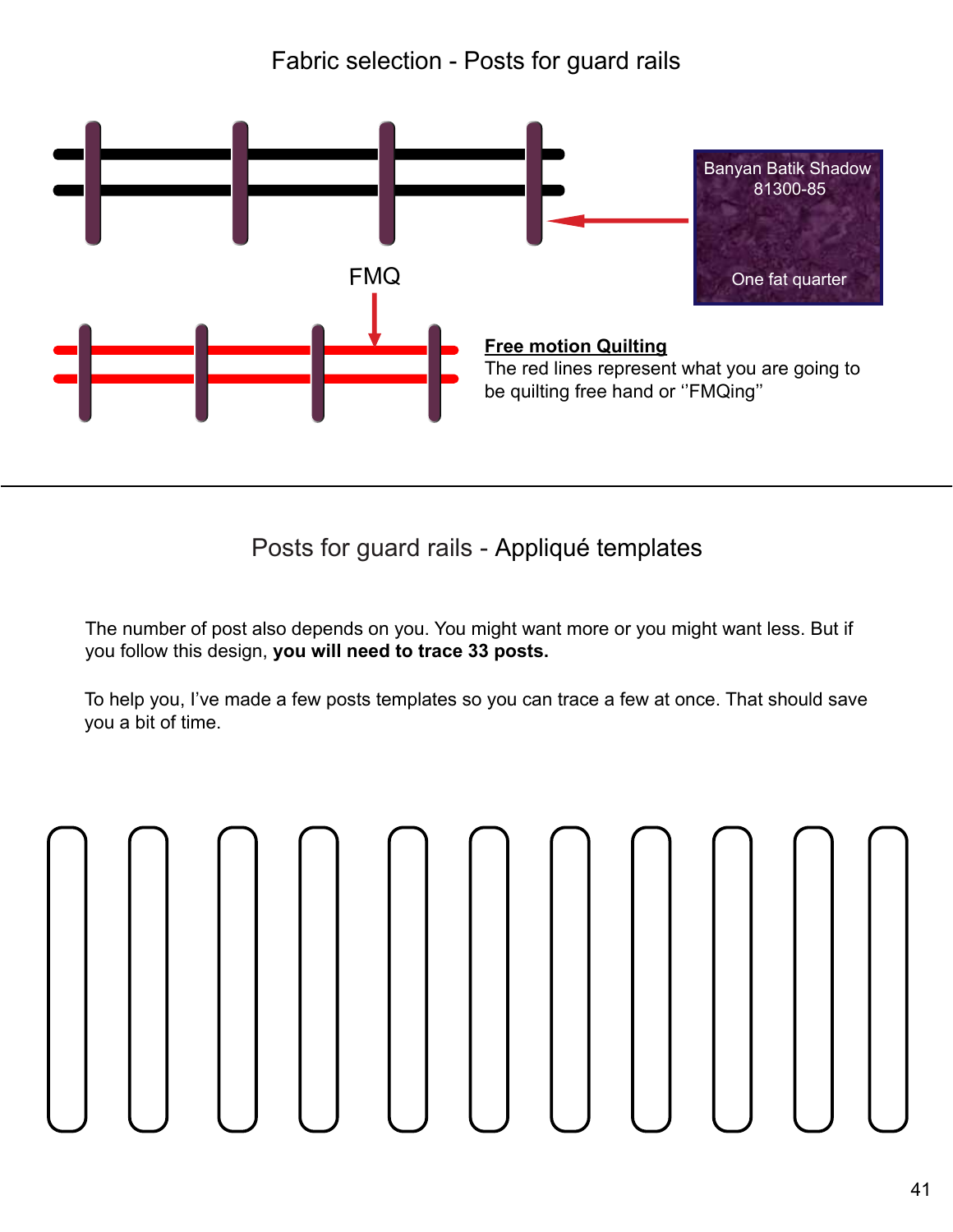### Fabric selection and instructions for the brick wall & bridge

Assembling the templates 1a to 1d on the red lines with Scotch Tape to get the full image. This part of the template is only one piece of the whole brick wall & bridge.







Full length of the brick wall and bridge

The templates are on the next pages.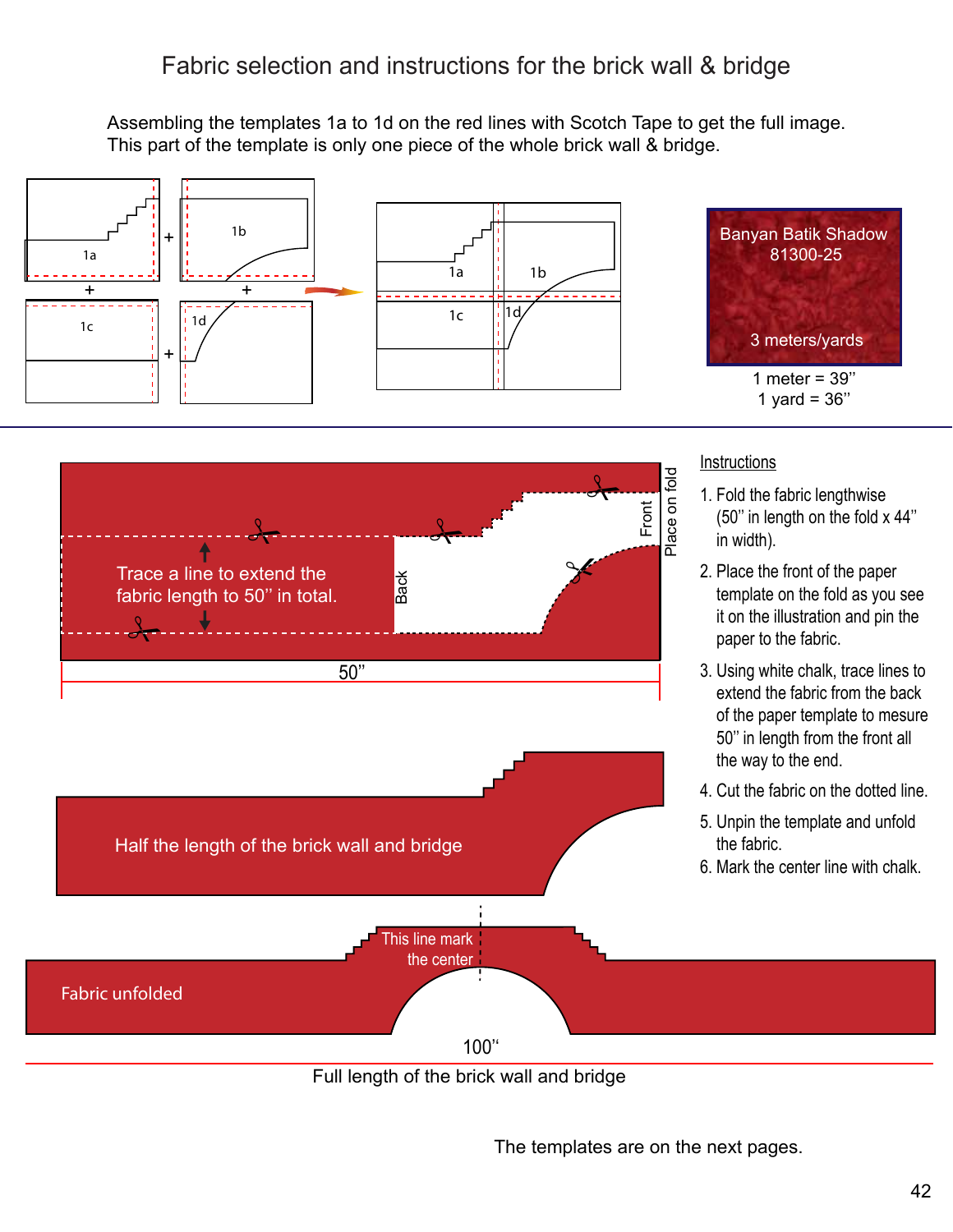### Brick wall & bridge<br>Template 1a Brick wall & bridge Template 1a

Print the templates 1a, 1b, 1c and 1d on letter paper  $8\frac{1}{2}$ " x 11"<br>and tape them together on the red lines to get the full image. Print the templates 1a, 1b, 1c and 1d on letter paper 8½'' x 11'' and tape them together on the red lines to get the full image.

<u>ե</u>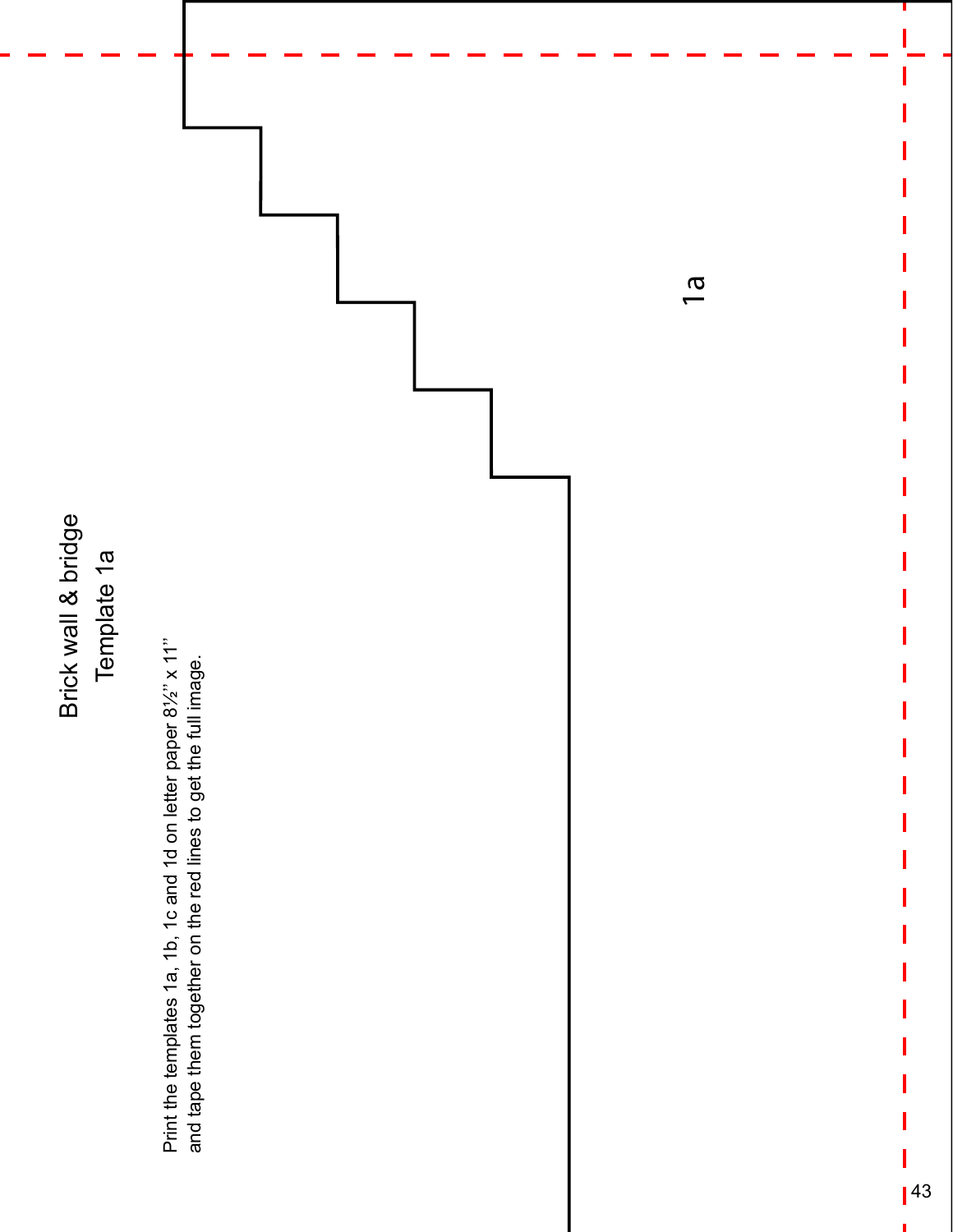



 $\mathbf{I}$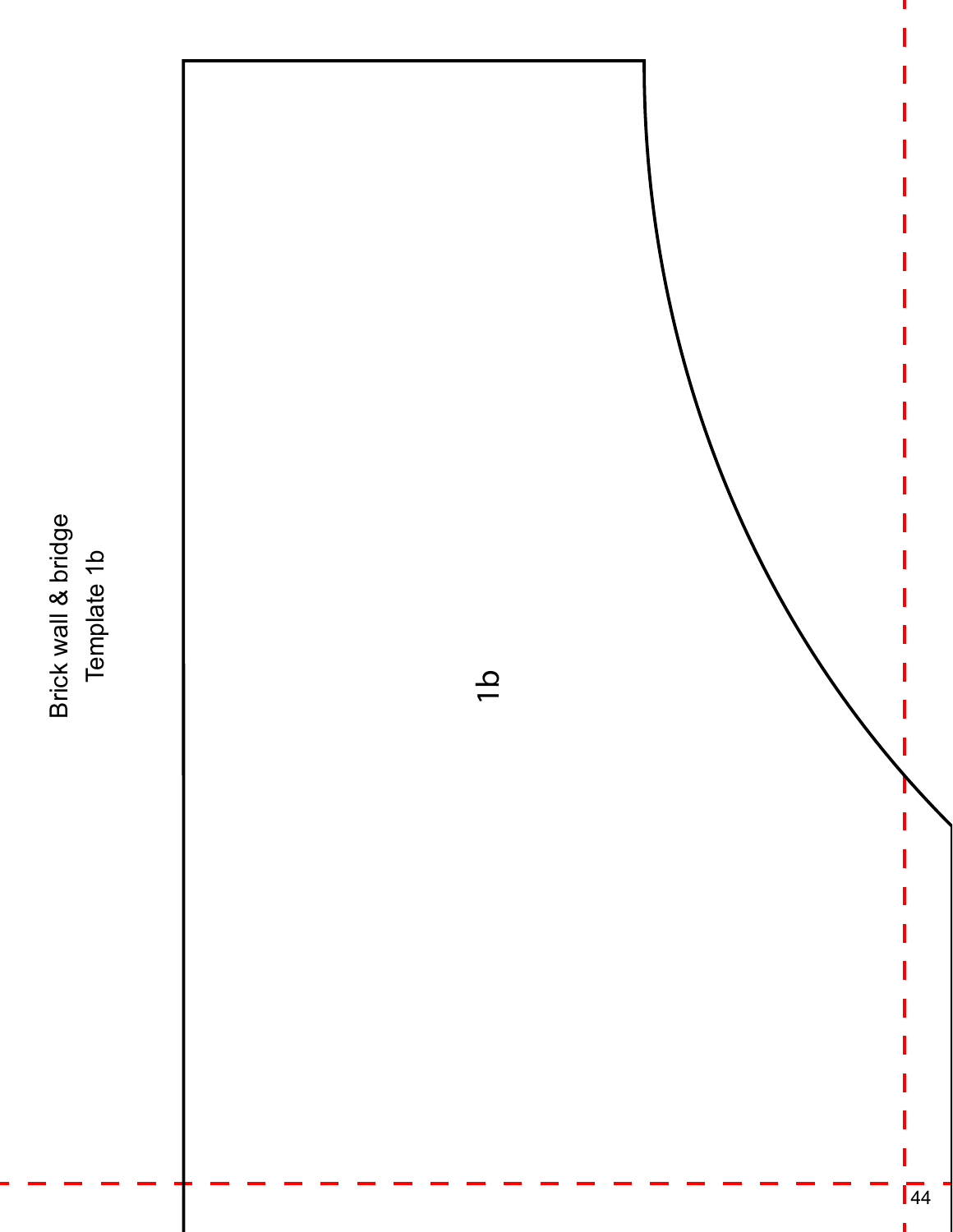Brick wall & bridge<br>Template 1c Brick wall & bridge Template 1c

I

 $\overline{\phantom{a}}$ 

 $\overline{\phantom{a}}$ 

 $\overline{\phantom{a}}$ 

Ï

ı

 $\overline{\phantom{0}}$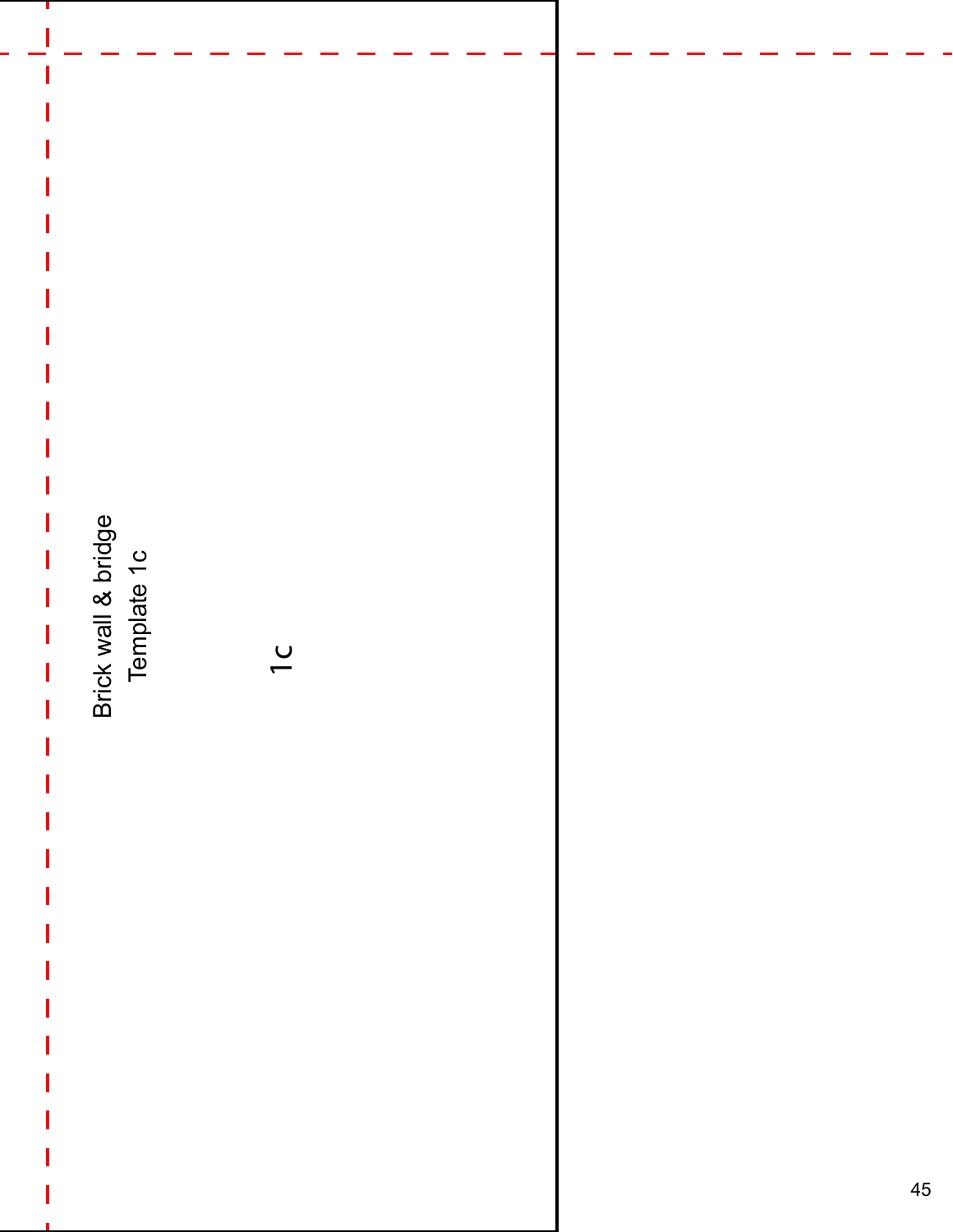